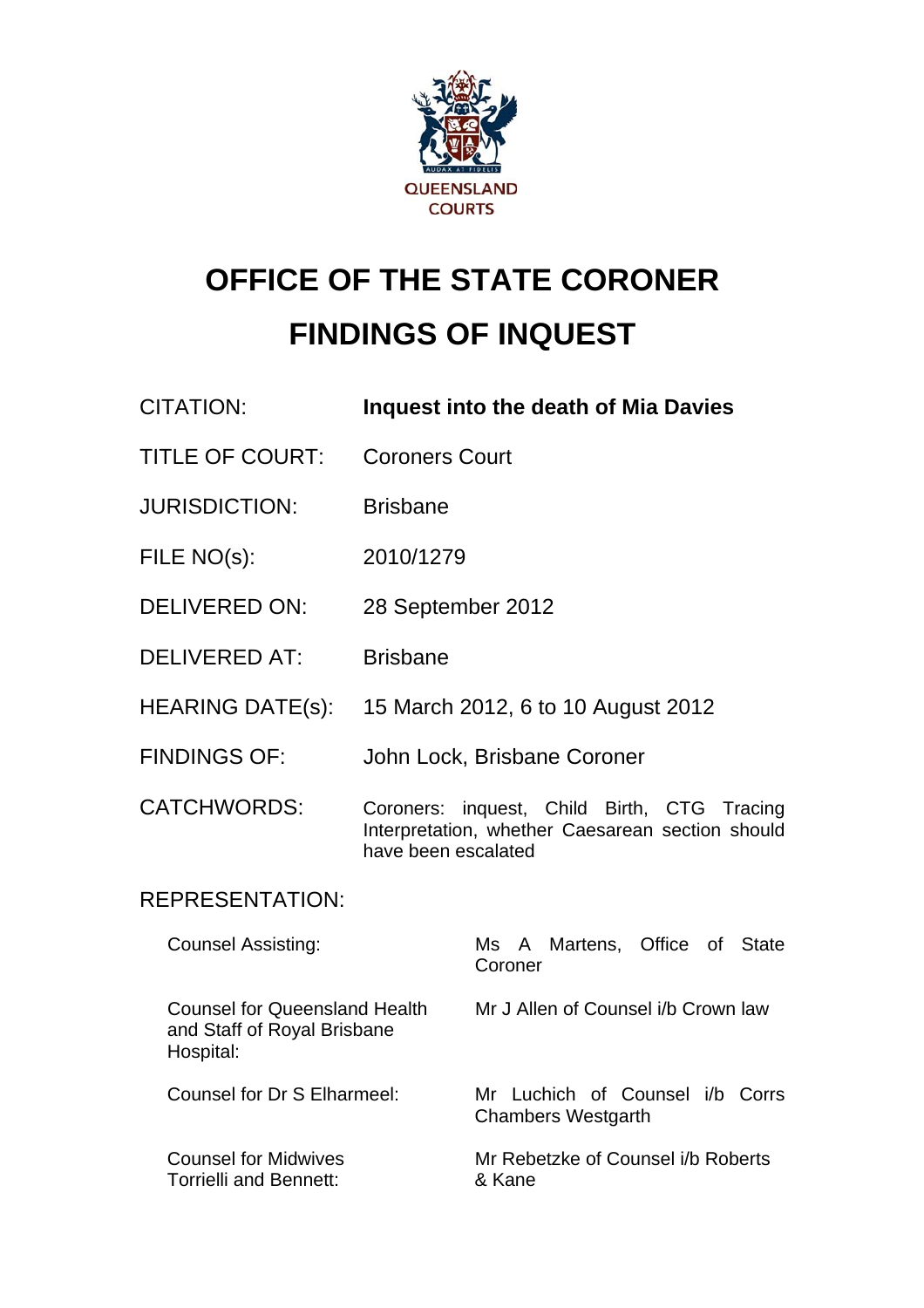## Table of Contents

| RANZCOG Guidelines for Fetal Monitoring and Cardiotocography (CTG        |  |
|--------------------------------------------------------------------------|--|
|                                                                          |  |
|                                                                          |  |
|                                                                          |  |
|                                                                          |  |
|                                                                          |  |
| The Admissibility of Evidence and the Standard of Proof 6                |  |
|                                                                          |  |
|                                                                          |  |
|                                                                          |  |
| Overview of adverse outcomes in health care and management 8             |  |
|                                                                          |  |
|                                                                          |  |
|                                                                          |  |
|                                                                          |  |
|                                                                          |  |
| The adequacy of the care provided by the staff at Royal Brisbane and     |  |
| Women's Hospital during labour including the interpretation of the CTG   |  |
|                                                                          |  |
|                                                                          |  |
|                                                                          |  |
|                                                                          |  |
|                                                                          |  |
| Reviews of the CTG during the first and second stages of labour  15      |  |
| Assessment by Dr Elharmeel and Professor Jones at approximately 2020     |  |
|                                                                          |  |
|                                                                          |  |
|                                                                          |  |
| Were there any indications during labour that a caesarean section should |  |
|                                                                          |  |
| Interpretations by other Clinicians of the CTG and actions that should   |  |
|                                                                          |  |
|                                                                          |  |
| Reviews conducted after Mia's death and changes made 26                  |  |
|                                                                          |  |
|                                                                          |  |
|                                                                          |  |
|                                                                          |  |
|                                                                          |  |
|                                                                          |  |
|                                                                          |  |
|                                                                          |  |
| Section 46 of the Act provides that a coroner may comment on anything    |  |
|                                                                          |  |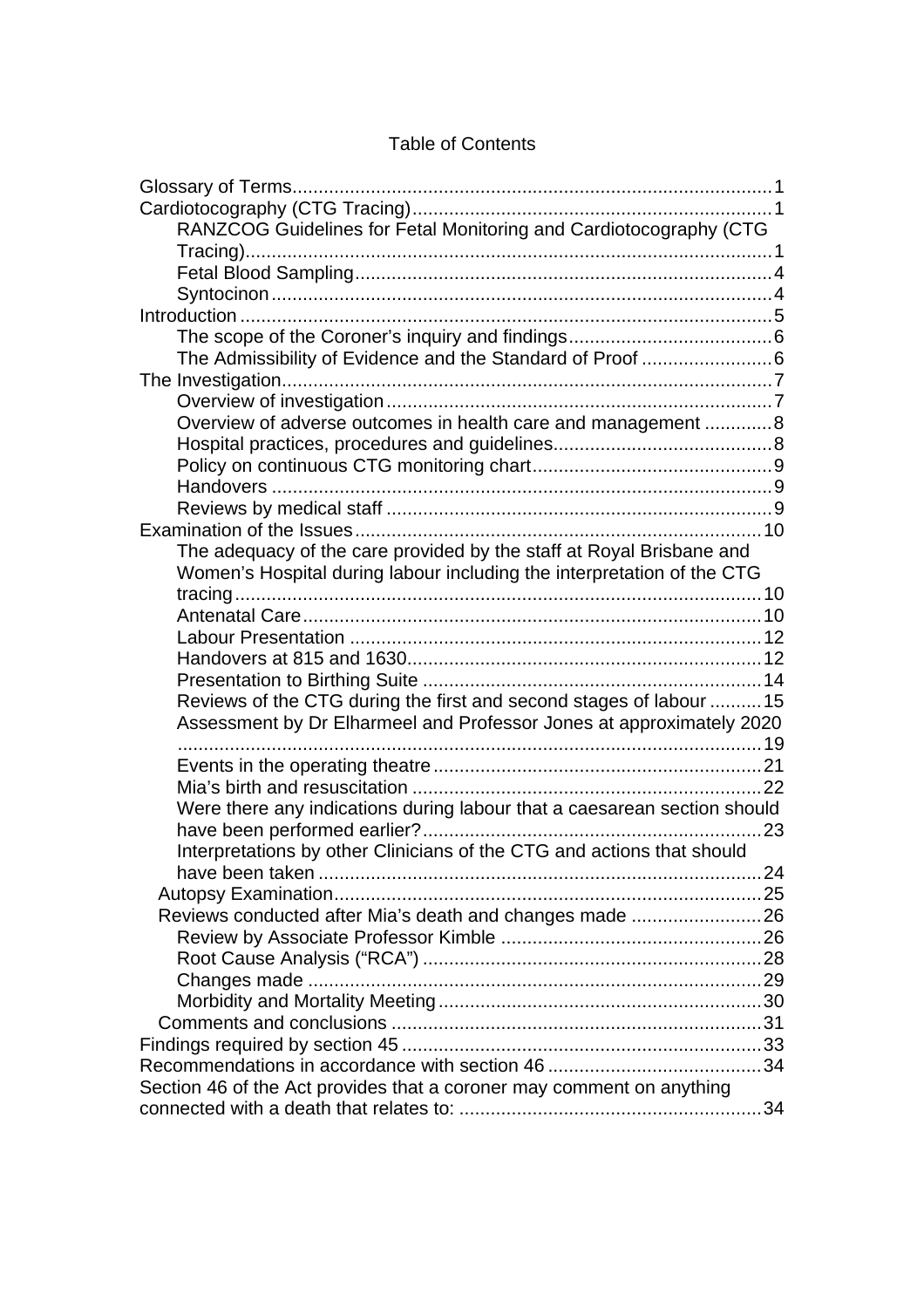# <span id="page-2-0"></span>**Glossary of Terms**

## **Cardiotocography (CTG Tracing)**

CTG tracing is a device which is attached to the mother as a screening tool for the purpose of intrapartum fetal monitoring. It records the fetal heartbeat and uterine contractions. CTG tracing is an important tool to assist in clinical decision making about fetal condition. The purpose of such monitoring is to prevent fetal morbidity due to reduced oxygen levels to the fetus (hypoxia). It is not required for low risk pregnancies.

There are five elements, which need to be assessed in the course of interpreting CTG tracing including the baseline, accelerations, variability, decelerations and the duration and frequency of contractions.

### **RANZCOG Guidelines for Fetal Monitoring and Cardiotocography (CTG Tracing)**

This section has been reproduced from the comprehensive submissions of Counsel Assisting Ms Martens.

Definitions in relation to fetal monitoring of the fetal heart rate ("FHR") are contained in Appendix E of the Royal and New Zealand College of Obstetrics and Gynaecology (RANZCOG) guidelines<sup>[1](#page-2-1)</sup>. They are as follows:

| Term                                            | <b>Definition</b>                                                                                                                                                                                                                                                                                                                                                                        |  |
|-------------------------------------------------|------------------------------------------------------------------------------------------------------------------------------------------------------------------------------------------------------------------------------------------------------------------------------------------------------------------------------------------------------------------------------------------|--|
| rate:                                           | <b>Baseline fetal heart</b> The mean level of the FHR when this is stable, excluding accelerations<br>and decelerations. it is determined over a time period of 5 or 10<br>minutes and expressed<br>in bpm. Preterm fetuses tend to have values towards the upper end of<br>this range.<br>A trend to a progressive rise in the baseline is important as well as the<br>absolute values. |  |
| Normal Baseline<br>Bradycardia:<br>Tachycardia: | FHR 110 160 bpm<br>٠<br>$<$ 110 bpm<br>$\blacksquare$<br>$>160$ bpm<br>$\blacksquare$                                                                                                                                                                                                                                                                                                    |  |

<span id="page-2-1"></span> 1 Exhibit E1

Findings of the inquest into the death of Mia Davies 1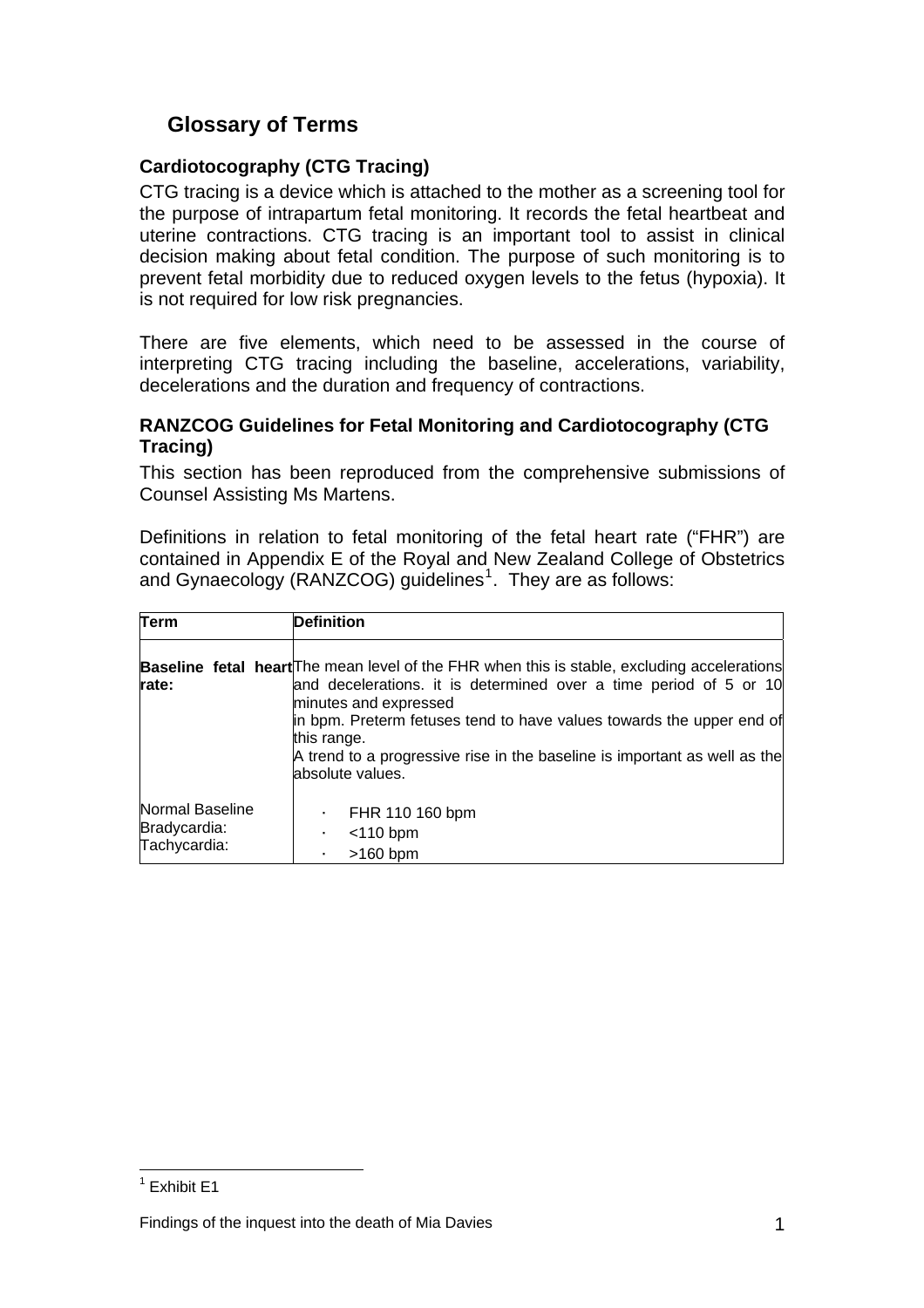|                             |          | <b>Baseline variability:</b> The minor fluctuations in the baseline FHR. It is assessed by<br>estimating the difference in beats per minute between the highest peak<br>and lowest trough of fluctuation in one minute segments of the trace.                                                                                                                                                                                                                                                                                        |
|-----------------------------|----------|--------------------------------------------------------------------------------------------------------------------------------------------------------------------------------------------------------------------------------------------------------------------------------------------------------------------------------------------------------------------------------------------------------------------------------------------------------------------------------------------------------------------------------------|
| Normal<br>variability:      | baseline | $5 - 25$ bpm between contractions<br>×,                                                                                                                                                                                                                                                                                                                                                                                                                                                                                              |
| Reduced<br>variability:     | baseline | $3 - 5$ bpm                                                                                                                                                                                                                                                                                                                                                                                                                                                                                                                          |
| Absent<br>variability       | baseline | $<$ 3 bpm                                                                                                                                                                                                                                                                                                                                                                                                                                                                                                                            |
| Increased<br>variability    | baseline | $>25$ bpm                                                                                                                                                                                                                                                                                                                                                                                                                                                                                                                            |
| Sinusoidal:                 |          | A regular oscillation of the baseline FHR resembling a sine wave. This<br>smooth, undulating pattern is persistent, has a relatively fixed period of<br>2-5 cycles per minute and an amplitude of 5-15 bpm above and below<br>the baseline.<br>Baseline variability is absent and there are no accelerations.                                                                                                                                                                                                                        |
| <b>Accelerations:</b>       |          | Transient increases in FHR of 15 bpm or more above the baseline and<br>lasting<br>15 seconds. Accelerations in the preterm fetus may be of lesser                                                                                                                                                                                                                                                                                                                                                                                    |
|                             |          | amplitude and<br>shorter duration. The significance of no accelerations on an otherwise<br>normal<br>CTG is unclear.                                                                                                                                                                                                                                                                                                                                                                                                                 |
| Decelerations:              |          | Transient episodes of decrease of FHR below the baseline of more<br>than 15 bpm lasting at least 15 seconds, conforming to one of the<br>patterns below:                                                                                                                                                                                                                                                                                                                                                                             |
| Early decelerations:        |          | Uniform, repetitive decrease of FHR with slow onset early in the<br>contraction and slow return to baseline by the end of the contraction.                                                                                                                                                                                                                                                                                                                                                                                           |
| Variable<br>decelerations:  |          | Repetitive or intermittent decreasing of FHR with rapid onset and<br>recovery. Time relationships with contraction cycle may be variable but<br>most commonly occur simultaneously with contractions.                                                                                                                                                                                                                                                                                                                                |
| decelerations:              |          | Complicated variable The following additional features increase the likelihood of fetal<br>hypoxia:<br>Rising baseline rate or fetal tachycardia.<br>Reducing baseline variability.<br>Slow return to baseline FHR after the end of the contraction.<br>Large amplitude (by 60bpm or to 60 bpm) and/or long duration<br>$(60$ secs).<br>Loss of pre and post deceleration shouldering (abrupt brief<br>increases in FHR baseline).<br>Presence of post deceleration smooth overshoots (temporary<br>increase in FHR above baseline). |
| Prolonged<br>decelerations: |          | Decrease of FHR below the baseline of more than 15 bpm for longer<br>than 90 seconds but less than 5 minutes.                                                                                                                                                                                                                                                                                                                                                                                                                        |
| Late decelerations:         |          | Uniform, repetitive decreasing of FHR with, usually, slow onset mid to<br>end of the contraction and nadir more than 20 seconds after the peak<br>of the contraction and ending after the contraction. In the presence of a<br>non-accelerative trace with baseline variability <5, the definition would<br>include decelerations <15 bpm                                                                                                                                                                                            |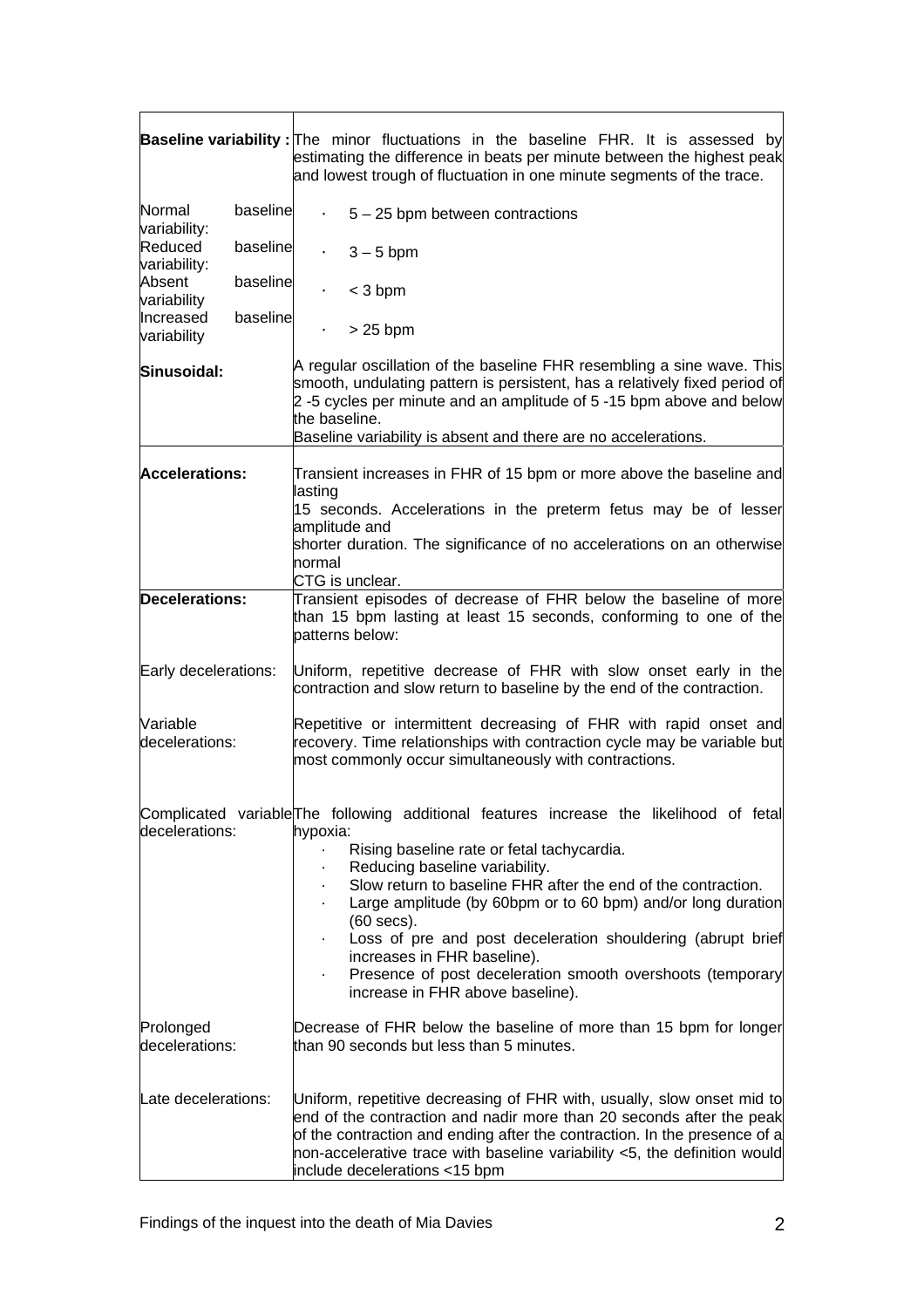The RANZCOG guideline notes as a good practice for women receiving continuous electronic fetal monitoring, the CTG should be reviewed at least every 15 – 30 minutes. It should be regularly recorded, either by written or electronic entry, in the medical record that the CTG has been reviewed.

The RANZCOG guideline contains the following good practice note for assessing CTG's:

**The normal CTG is associated with a low probability of fetal compromise and has the following features:**

- · Baseline rate 110 160
- Baseline variability of  $5 25$  bpm
- Accelerations 15bpm for 15 seconds
- No decelerations

All other CTG's are by this definition abnormal and require further evaluation taking into account the full clinical picture

**The following features are unlikely to be associated with significant fetal compromise when occurring in isolation:** 

- · Baseline rate 100 109
- · Absence of accelerations
- · Early decelerations
- · Variable decelerations without complicating features

**The following features may be associated with significant fetal compromise and require further action**, **such as described in Guideline 10:** 

- · Fetal tachycardia.
- Reduced baseline variability.
- Complicated variable decelerations.
- Late decelerations
- Prolonged decelerations

**The following features are very likely to be associated with significant fetal compromise and require immediate management** , **which may include urgent delivery:**

- · Prolonged bradycardia (<100 bpm for > 5 minutes)
- Absent baseline variability
- Sinusoidal pattern
- Complicated variable decelerations with reduced baseline variability

See Appendix E for definitions

A deceleration is not automatically a cause for alarm and it happens particularly in labour when the baby is being squeezed by the uterus.

The RANZCOG guideline number 11 notes that in clinical situations where the FHR is considered abnormal, immediate management includes: identification of any reversible cause of the abnormality and initiation of appropriate action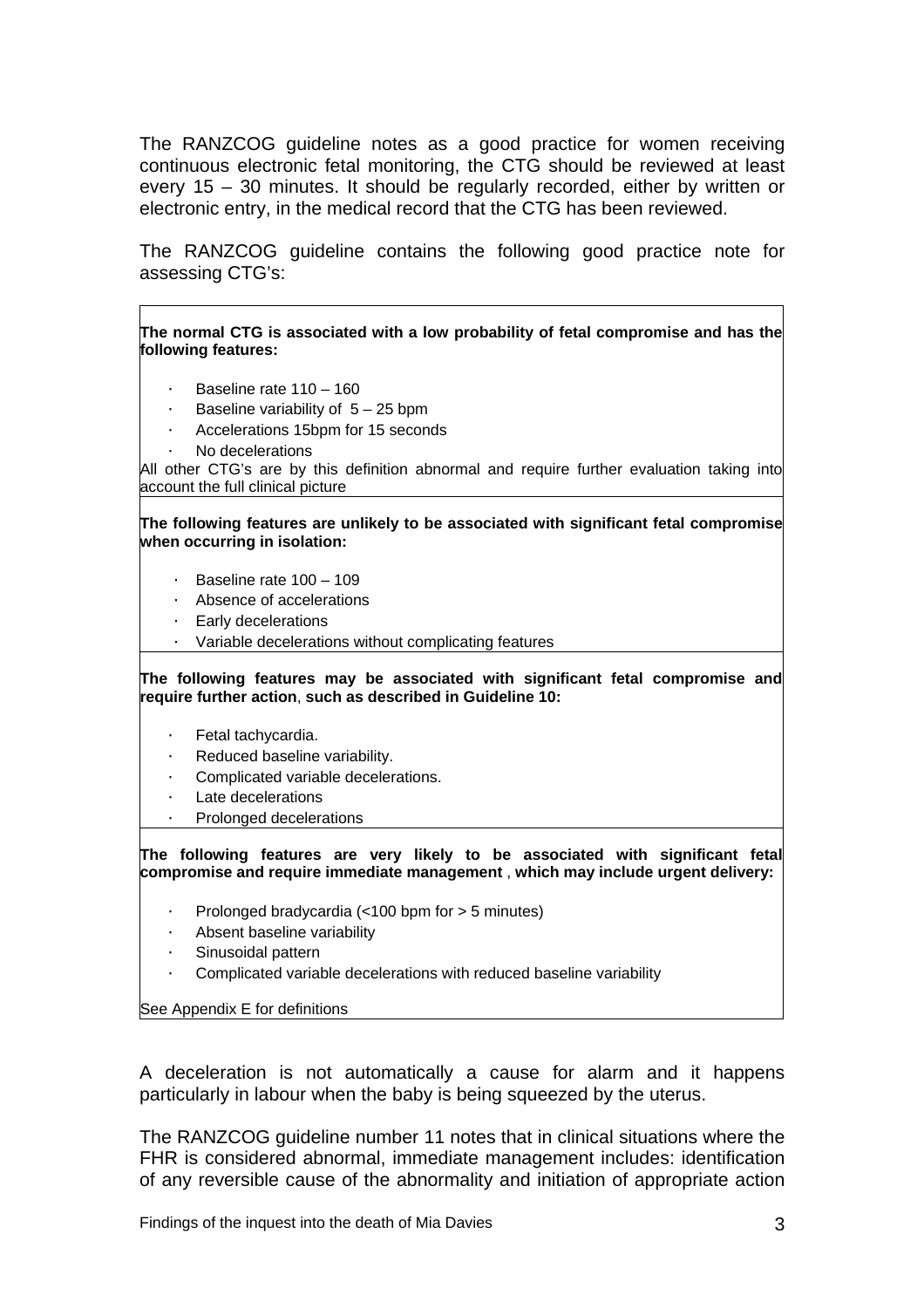<span id="page-5-0"></span>(eg., correction of maternal hypotension, cessation of oxytocin) and initiation or maintenance of continuous electronic fetal monitoring. Consideration of further fetal evaluation or delivery should occur if a significant abnormality persists.

The RANZCOG guideline also recommends using fetal blood sampling ("FBS") to reduce the rates of increased intervention associated with electronic fetal monitoring.

## **Fetal Blood Sampling**

Fetal Blood Sampling is a procedure used during labour to confirm whether fetal oxygenation is sufficient. It is performed by creating a shallow cut to the scalp and taking a blood sample. Two constituents that are commonly tested by this procedure are pH and lactate. A low pH and high level of lactate indicate there is acidosis, which is associated with hypoxia.

## **Syntocinon**

Syntocinon is a synthetic form of oxytocin, a natural hormone released in large amounts during labor, facilitating birth. The synthetic version is used for labour induction.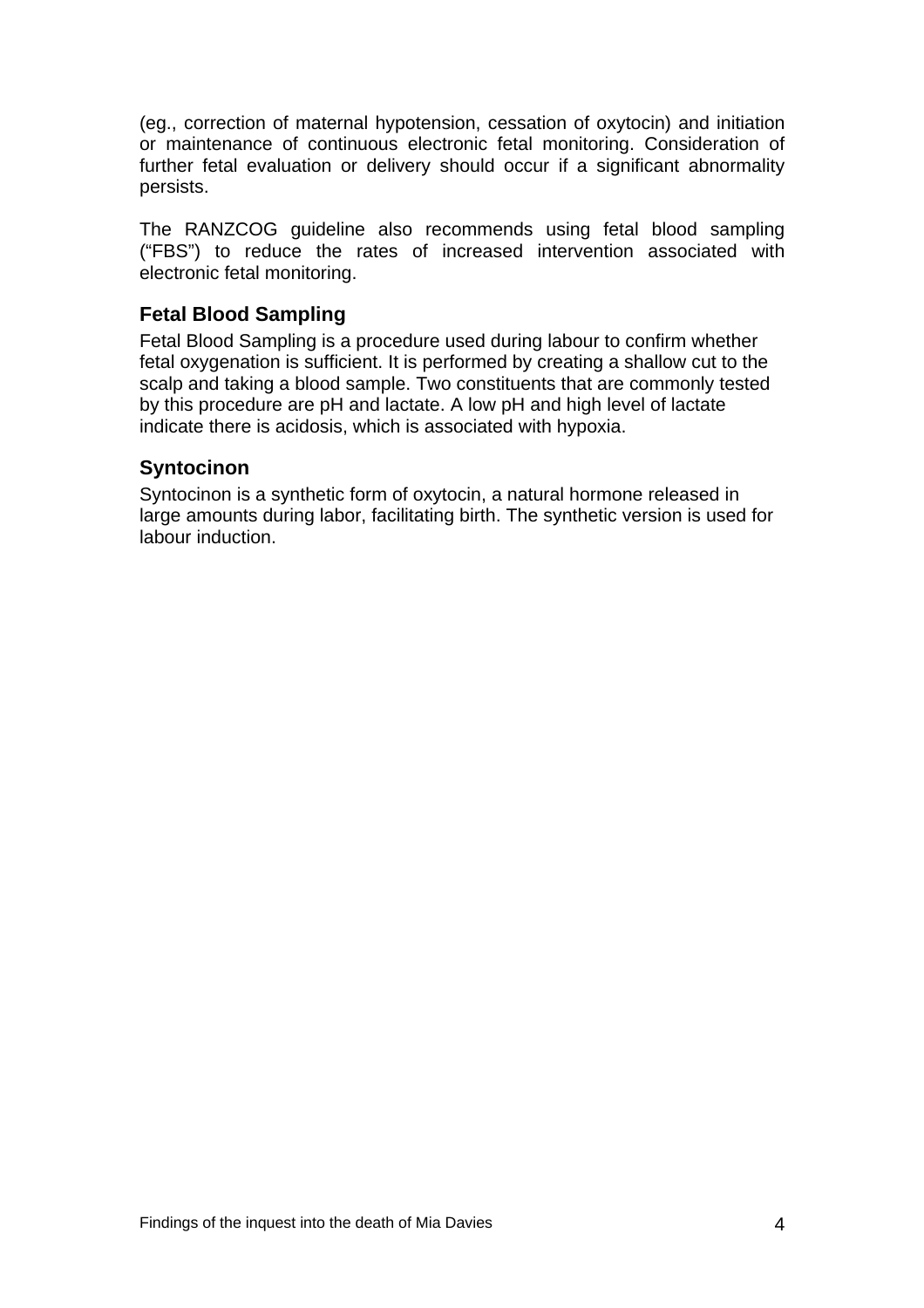## <span id="page-6-0"></span>**Introduction**

Baby Mia Davies was born on 14 April 2010 at Royal Brisbane and Women's Hospital (RBH).

CTG monitoring had previously been conducted over a number of days in the antenatal period and these were described at times as "abnormal".

At 36 weeks and four days gestation there was a premature rupture of the mother's membranes. An induction was decided upon and syntocinon was introduced. CTG monitoring continued to note an abnormal CTG trace, but this was not acted upon.

After a long labour, a vacuum extraction and then a forceps delivery were unsuccessfully attempted. At this point an emergency Caesarean section was performed.

When baby Mia was delivered she showed no signs of life. The clinical impression was of significant hypoxic damage to the brain that was irreversible. After discussions with her family, supportive treatment was withdrawn and she died the next day.

There was considerable uncertainty concerning the circumstances leading up to her death, and particularly whether there were earlier clinical signs of compromise to baby Mia which should have alerted medical and midwifery staff to undertake further reviews and to escalate the birth.

Accordingly, I decided to hold an inquest into her death. The issues identified at the pre-inquest conference to be explored at the inquest were:

- The findings required by section 45(2) of the *Coroners Act 2003*, namely the identity of the deceased, when, where and how she died and what caused her death;
- The adequacy of the care provided to Baby Mia's mother, Mrs Gayle Davies, and to Baby Mia by the staff at Royal Brisbane and Women's Hospital during labour including the interpretation of the CTG tracing; and;
- Whether there were any indications during the labour that a caesarean section should have been performed earlier;
- Whether any medical or nursing staff should be referred for disciplinary action pursuant to s 48.

These findings seek to explain how the death occurred and consider whether any changes to policies or practices could reduce the likelihood of deaths occurring in similar circumstances in the future.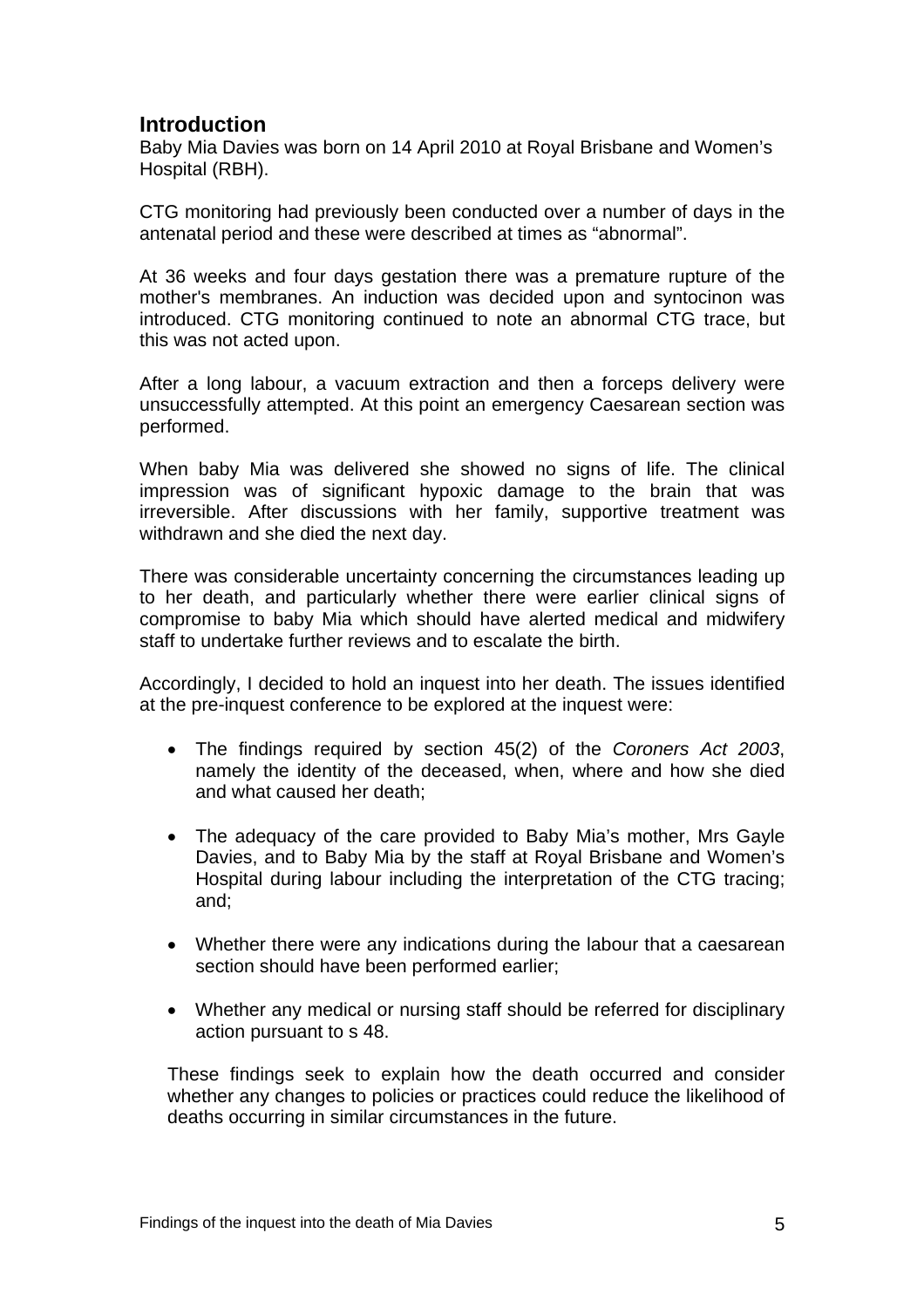### <span id="page-7-0"></span>**The scope of the Coroner's inquiry and findings**

There has been considerable litigation concerning the extent of a coroner's jurisdiction to inquire into the circumstances of a death. The authorities clearly establish that the scope of an inquest goes beyond merely establishing the medical cause of death.

An inquest is not a trial between opposing parties but an inquiry into the death. In a leading English case it was described in this way:- *"It is an inquisitorial process, a process of investigation quite unlike a criminal trial where the prosecutor accuses and the accused defends… The function of an inquest is to seek out and record as many of the facts concerning the death as the public interest requires.*"<sup>[2](#page-7-1)</sup>

The focus is on discovering what happened, not on ascribing guilt, attributing blame or apportioning liability. The purpose is to inform the family and the public of how the death occurred with a view to reducing the likelihood of similar deaths. As a result, the Act authorises a coroner to make preventive recommendations concerning public health or safety, the administration of justice or ways to prevent deaths from happening in similar circumstances in future.<sup>[3](#page-7-2)</sup> However, a coroner must not include in the findings or any comments or recommendations, statements that a person is or maybe guilty of an offence or is or maybe civilly liable for something.<sup>[4](#page-7-3)</sup>

#### **The Admissibility of Evidence and the Standard of Proof**

Proceedings in a coroner's court are not bound by the rules of evidence because the Act provides that the court "*may inform itself in any way it considers appropriate."[5](#page-7-4)* That does not mean that any and every piece of information however unreliable will be admitted into evidence and acted upon. However, it does give a coroner greater scope to receive information that may not be admissible in other proceedings and to have regard to its origin or source when determining what weight should be given to the information.

This flexibility has been explained as a consequence of an inquest being a fact-finding exercise rather than a means of apportioning guilt: an inquiry rather than a trial. $6$ 

A coroner should apply the civil standard of proof, namely the balance of probabilities but the approach referred to as the *Briginshaw* sliding scale is applicable.<sup>[7](#page-7-6)</sup> This means that the more significant the issue to be determined, the more serious an allegation or the more inherently unlikely an occurrence, the clearer and more persuasive the evidence needed for

l <sup>2</sup> R v South London Coroner; ex parte Thompson (1982) 126 S.J. 625

<span id="page-7-2"></span><span id="page-7-1"></span> $3$  Section 46 of the Coroners Act 2003 ("the Act")

<span id="page-7-3"></span> $4$  Sections 45(5) and 46(3) of the Act

<span id="page-7-4"></span><sup>&</sup>lt;sup>5</sup> Section 35 of the Act

<span id="page-7-5"></span><sup>&</sup>lt;sup>6</sup> *R v South London Coroner; ex parte Thompson* per Lord Lane CJ, (1982) 126 S.J. 625<br><sup>7</sup> Anderson v Blashki [1993] 2 VR 89 at 96 per Gobbo J

<span id="page-7-6"></span>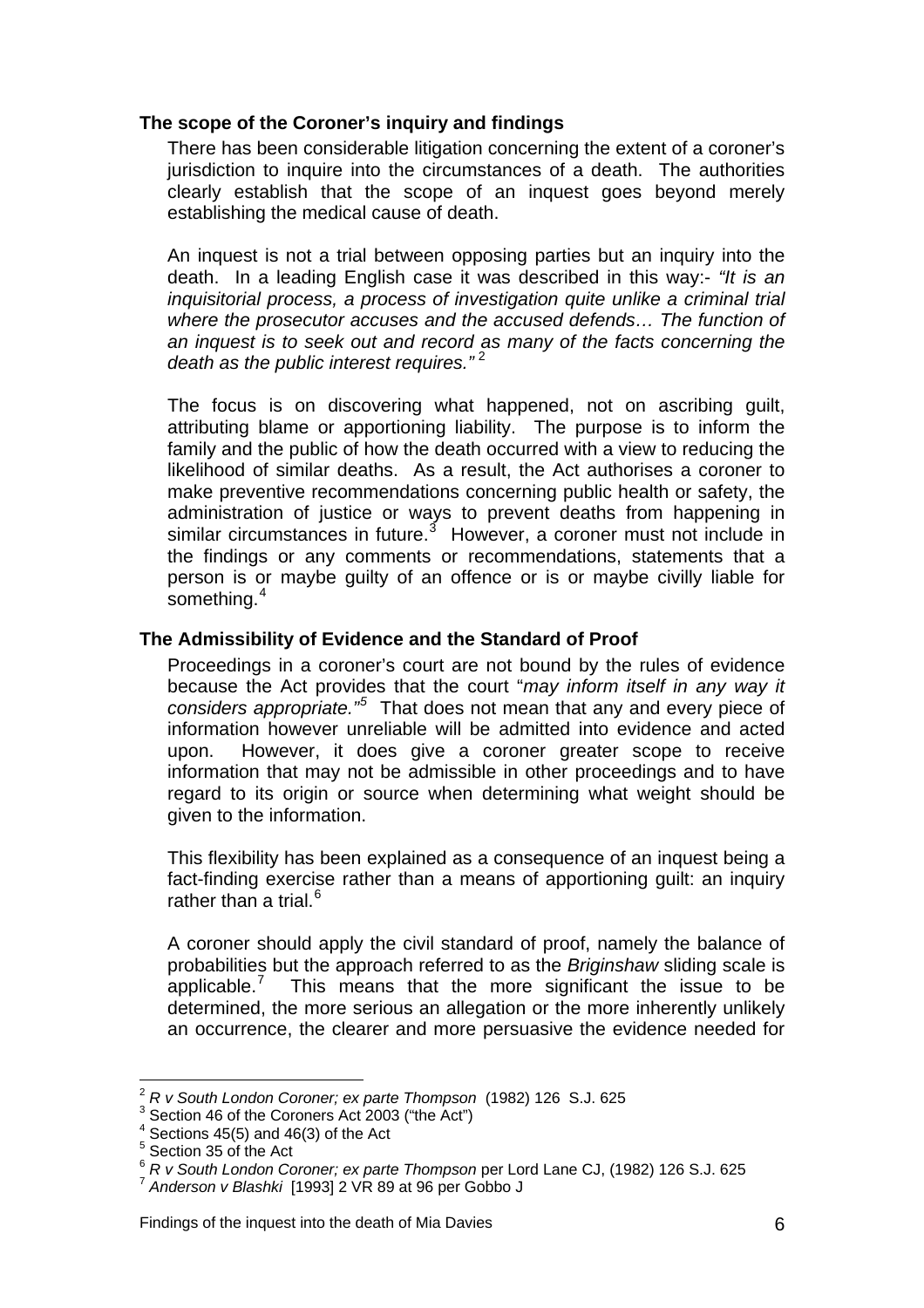<span id="page-8-0"></span>the trier of fact to be sufficiently satisfied that it has been proven to the civil standard. $^8$  $^8$ 

It is also clear that a coroner is obliged to comply with the rules of natural justice and to act judicially. $9$  This means that no findings adverse to the interest of any party may be made without that party first being given a right to be heard in opposition to that finding. As *Annetts v McCann[10](#page-8-3)* makes clear that includes being given an opportunity to make submissions against findings that might be damaging to the reputation of any individual or organisation.

If, from information obtained at an inquest or during the investigation, a coroner reasonably believes that the information may cause a disciplinary body for a person's profession or trade to inquire into or take steps in relation to the person's conduct, then the coroner may give that information to that body. $11$ 

# **The Investigation**

## *Overview of investigation*

Baby Mia's death was reported to the Office of the State Coroner.

An autopsy examination was conducted and the cause of death was confirmed as being due to peripartum hypoxia.

Statements from all nursing and medical staff involved in the delivery and also antenatal care were requested by my office.

A Root Cause Analysis was conducted by RBH and the report provided to my office.

In a report to the Coroner prepared by Dr Sekar, a consultant obstetrician and gynaecologist at RBH, who was Mrs Davies' treating obstetrician, she noted "that it appears that the treating team did not fully appreciate the significance of interpreting the intrapartum Cardiotocography (CTG tracing)." This assisted in narrowing the issues required for investigation.

On receipt of the bulk of the evidence I requested an independent expert review by Dr Andrew Child. He is the Clinical Director of Women's Health, Neonatology and Paediatrics, Sydney Local Health District and the Clinical Stream Director for the Royal Prince Alfred Hospital. He has supervised registrars and consultants for the last 25 years.

Findings of the inquest into the death of Mia Davies 7

l <sup>8</sup> Briginshaw v Briginshaw (1938) 60 CLR 336 at 361 per Sir Owen Dixon J

<span id="page-8-2"></span><span id="page-8-1"></span><sup>9</sup> *Harmsworth v State Coroner* [1989] VR 989 at 994 and see a useful discussion of the issue in Freckelton I., "Inquest Law" in *The inquest handbook*, Selby H., Federation Press, 1998 at

<sup>13&</sup>lt;br><sup>10</sup> (1990) 65 ALJR 167 at 168

<span id="page-8-4"></span><span id="page-8-3"></span> $11$  Section 48(4) of the Act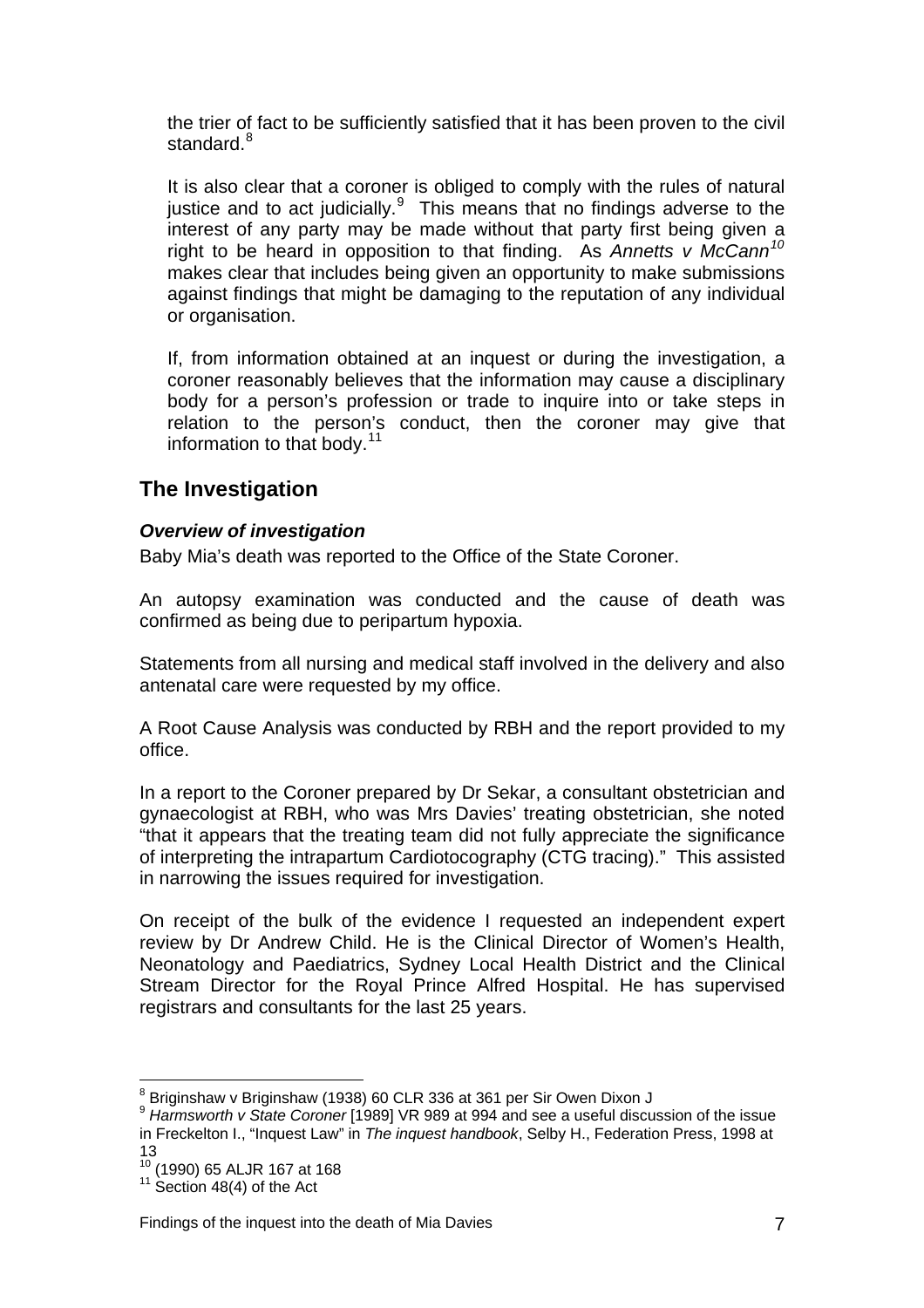<span id="page-9-0"></span>Dr Douglas Keeping also provided an expert report after being briefed by the legal representatives for Dr Elharmeel. Dr Keeping is a senior obstetrician in Queensland who has been practising in the field of obstetrics for about 40 years.

Unsurprisingly Dr Child and Dr Keeping agreed with each other's opinions in most respects. Any differences on clinical issues were on matters of personal preference or about issues where reasonable minds might differ.

#### *Overview of adverse outcomes in health care and management*

Common with my experiences in many health care related deaths, a number of factors contributed to Mia's death, and not just one individual or one critical decision was responsible.

Negative features often associated with adverse outcomes in health care include communication problems between clinicians and/or the failure to convey accurate information at handovers, on the ward or in the medical records.

It is understood there is clearly a place for more junior staff to rely on the opinions of more senior and experienced staff. What is evident is that adverse outcomes sometimes occur when there is evidence of a failure to communicate, to communicate accurately and fully, or to speak up and question. Usually this is due to different personalities but sometimes issues of culture and power within the various medical and nursing professions or in the organisation itself are evident. Historically there have been some tensions in the relationship between midwives and Doctors. A reference to "Graded Assertiveness" in subsequent internal reviews is often the alert that there may have been such issues present in a particular case.

Such features of communication difficulties were evident in this case. They contributed to the clinical decisions that were made and resulted in a failure to adequately manage the labour, which resulted in Mia's death. This inquest examined how this occurred and what can be done to help prevent it happening in the future.

#### *Hospital practices, procedures and guidelines.*

The Hospital had a number of professional guidelines, policies and procedures applicable to Fetal monitoring and CTG tracing in place.

The Hospital's policy on Fetal Monitoring current at the time of Mia's birth noted a number of antenatal and intrapartum risk factors that may increase the risk of fetal compromise. Mrs Davies met a number of the antenatal and intrapartum risk factors. The policy recommended that whenever a risk factor for fetal compromise has been detected, continuous monitoring will be conducted and the monitoring will be reviewed every 15 minutes. Despite this policy, two midwives gave evidence it was their understanding continuous monitoring was to be documented in the medical records every 30 minutes.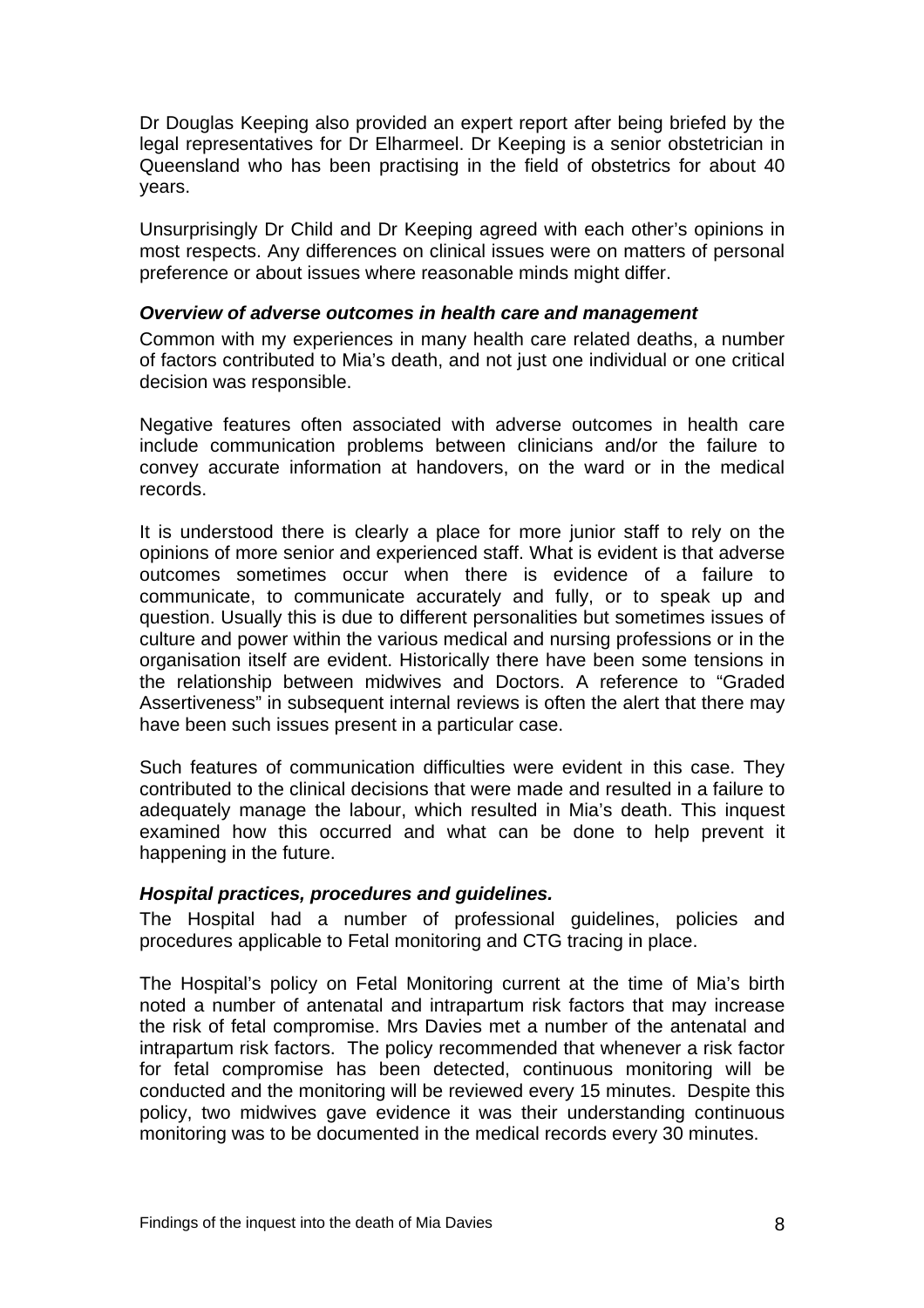<span id="page-10-0"></span>In this case, that in itself was not contributory to the outcome, as an abnormal CTG was monitored appropriately throughout Mrs Davies' labour, it was just not acted upon.

The Hospital policy on Fetal Monitoring current at the time of Mia's birth detailed the benefit of Fetal Blood Sampling (FBS) to avoid increased intervention however the policy did not provide details on when this should occur.

The Hospital had a policy on induction, augmentation and stimulation of labour at the time of Mia's death.

#### *Policy on continuous CTG monitoring chart*

At the time of Mia's birth, a continuous CTG monitoring chart was being trialled at the Hospital. It was essentially for novices and new staff to see the RANZCOG guidelines and determine when they needed to refer the CTG on or seek additional assistance from a medical officer. According to CM Bennett, most completed the document after the birth. There was evidence from a number of witnesses that this document was used by midwives and not reviewed by the doctors as they would review the actual CTG trace.

#### *Handovers*

The main clinical handover occurred at 815 every morning. The handover is attended by the outgoing night registrar/s, the incoming morning team of registrars, incoming and outgoing on-call consultants, obstetric consultants, paediatric consultants and anaesthetic consultants, registrars and residents. All medical staff and the Team Leader of midwives would attend this handover and midwives would attend if their caseload permitted. This meeting was not documented although it would be expected if there was a change to the management plan this would be documented in the patient's record.

The handover between the registrars for the afternoon and night shift was provided by either the outgoing registrar or the midwife team leader at the white board in the birth suite.

There was also a handover between the outgoing and incoming on-call consultants at 1630 at the whiteboard. Where possible, the registrars and team leader would also attend this handover.

#### *Reviews by medical staff*

If a midwife had a concern the first call would be to contact the registrar. If the midwife was not satisfied with the response from the registrar they could contact the consultant, however CM Bennett said only a few staff would do this.

There was no expectation of a regular review of patients by the consultant. The consultant would become involved as a result of being contacted by either the midwife or registrar. For high risk patients a consultant might initiate a review but this varied from consultant to consultant.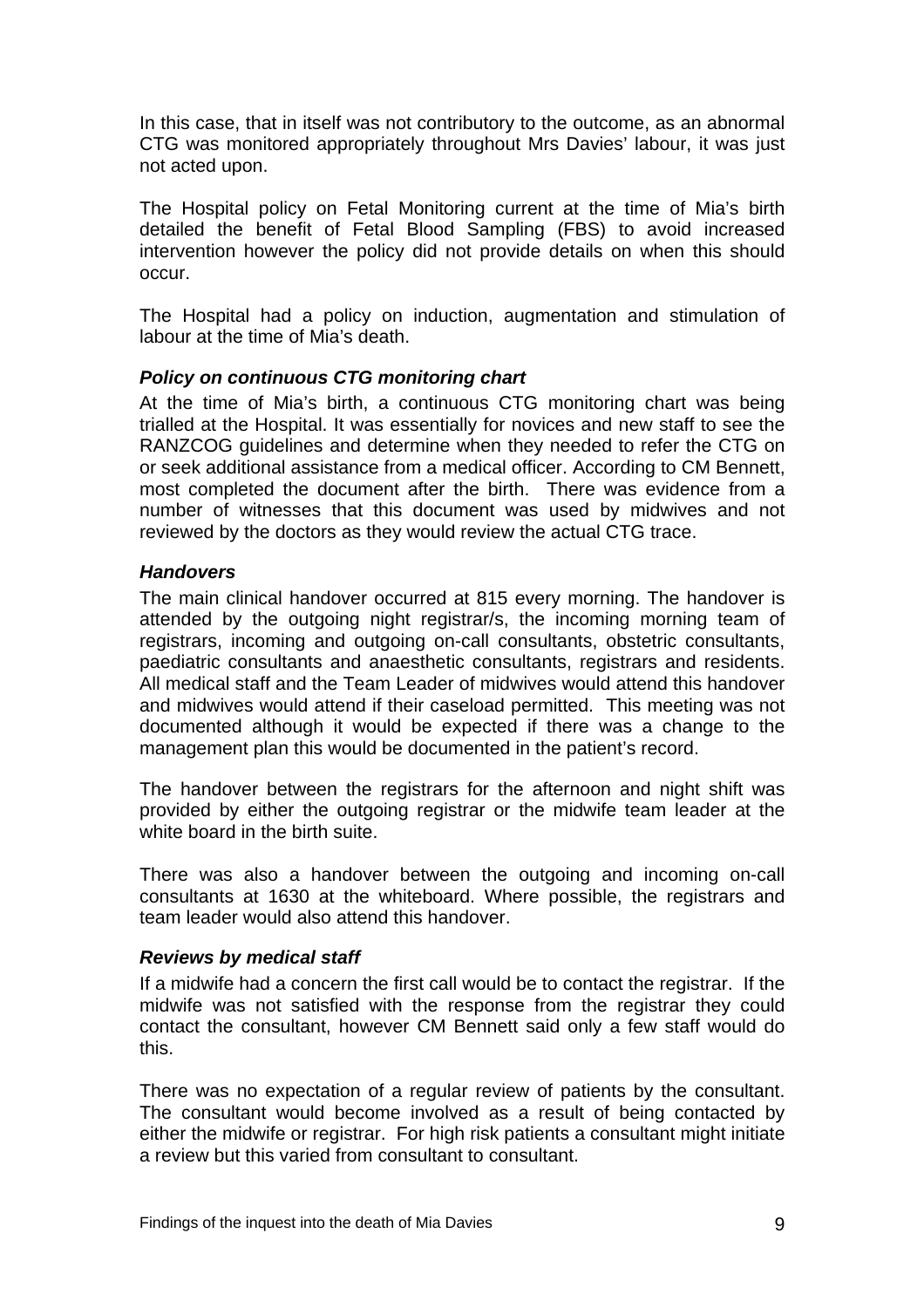## <span id="page-11-0"></span>Examination of the Issues

#### **The adequacy of the care provided by the staff at Royal Brisbane and Women's Hospital during labour including the interpretation of the CTG tracing**

#### *Antenatal Care*

Dr Child considered that the antenatal management and care provided to Mrs Davies by her general practitioner, the midwives and doctors at the hospital and the pathology and ultrasound staff was very well done. His opinion is accepted and is uncontroversial. For this reason I will not consider that care in any detail other than providing some background to the development of one important piece of information, which information influenced subsequent decisions made at the time of labour.

Baby Mia had been diagnosed in utero with two significant congenital defects. The first of those was an apparent duodenal atresia (termination of the small bowel shortly after the stomach).

The second defect was an atrioventricular septal defect consisting of a large hole between the right and left sides of the heart involving both the upper and lower chambers (the atria and ventricles).

Neither of these defects was thought to be life-threatening in utero or immediately following delivery, but would require surgery to correct them shortly after birth.

There had been regular monitoring throughout her pregnancy by a cardiologist and an obstetrician. An amniocentesis had not detected any underlying chromosomal abnormalities.

Dr Child considered the abnormalities in the fetus were recognised very early and were appropriately managed.

Mrs Davies developed increased amniotic fluid (polyhydramnios) from 29 weeks. This was not unexpected given the gastrointestinal abnormalities. At 36 weeks, amniodrainage was planned after antenatal steroid injections.

Mrs Davies had been admitted to Hospital on several times and CTG tracing had been commenced on a number of occasions over 26 and 27 March and between 10 and 13 April 2010.

The CTG assessments were variously characterised by a fetal heart baseline of between 110 and 120. Variability was described at different times as under 3, between 3 and 5 and under 5. This reduced variability was appropriately regarded as abnormal.

Some assessments noted accelerations as present whereas others did not. No decelerations were noted on the assessments with the exception of one deceleration on one CTG trace. When these CTG assessments where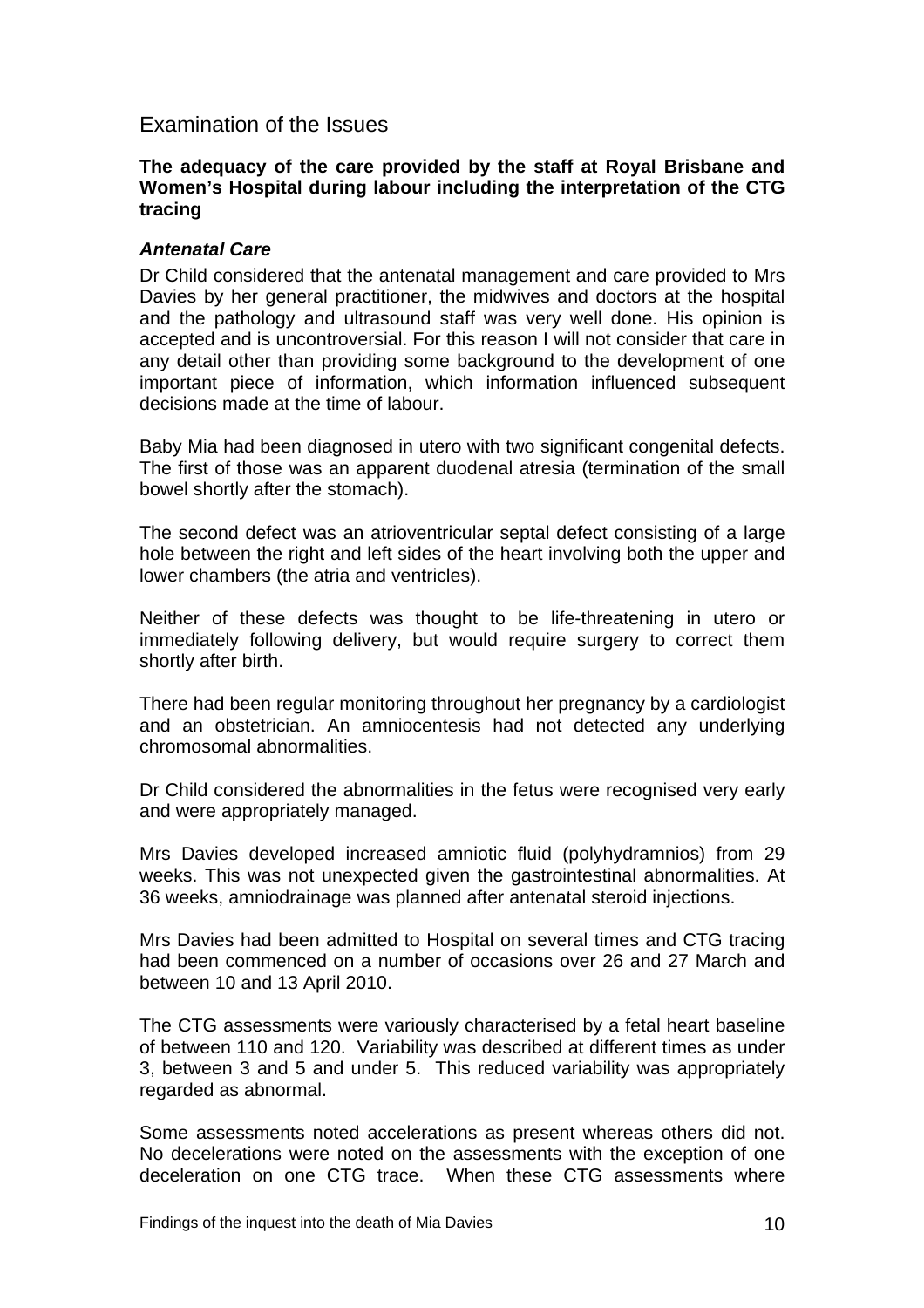categorised in Mrs Davies' medical records, they were noted as being abnormal. This pattern of FHR was the norm over that earlier period and relatively unchanged when Mrs Davies was admitted for labour.

Dr Elharmeel was involved with Mrs Davies' care and management on 10 April 2010 when she attended the hospital for a planned antenatal steroid. When Mrs Davies presented there was also some bleeding. A CTG was commenced that day.

As Mrs Davies' CTG was noted to have reduced variability, attempts were made to increase the variability by having Mrs Davies consume food and water. Despite this, the reduced variability remained.

As a result of her concern for this abnormal CTG, Dr Elharmeel says she contacted Dr Sekar, Mrs Davies' treating obstetrician.

Dr Elharmeel says Dr Sekar stated Mrs Davies did not require a further CTG and could be administered the second round of steroids. Dr Elharmeel says Dr Sekar told her she was happy about the fetal well being as she (Dr Sekar) had performed a scan on 9 April and was able to see good fetal movements.

According to Dr Elharmeel, Dr Sekar stated she was reassured and that Mrs Davies "*would never have a normal CTG as the baby had multiple anomalies and massive polyhydramnios*". This was the crucial piece of information which came out of the antenatal care, which later influenced decisions being made in labour.

Notwithstanding that advice, Dr Elharmeel still suggested Mrs Davies be admitted and a repeat CTG performed that evening. Dr Sekar accepted this plan. Mrs Davies remained in hospital. Amniotic fluid reduction was conducted on 12 April 2010 by Dr Sekar and Mrs Davies was discharged later that day.

Dr Sekar has no recollection of the above conversations other than she recalls querying why a CTG was performed at this time but was satisfied when she was told there was some bleeding.

Mrs Davies gave evidence nursing staff were always concerned about the CTG however she would tell them that Mia had a dodgy heart, which information must have been conveyed to her by someone.

Further, CM Bennett recalls working on another shift with Dr Elharmeel and CM O'Beirne and discussing Mrs Davies' presentation between 10 and 14 April 2010. According to CM Bennett, Dr Elharmeel stated she had notified Dr Sekar and Dr Sekar questioned why a CTG had been done on 10 April 2010 and Dr Sekar told Dr Elharmeel that it was known that Mrs Davies' trace would be abnormal because of the conditions of the baby.

Given this evidence, and although Dr Sekar has no recollection of the discussion about this with Dr Elharmeel, I have no difficulty in concluding this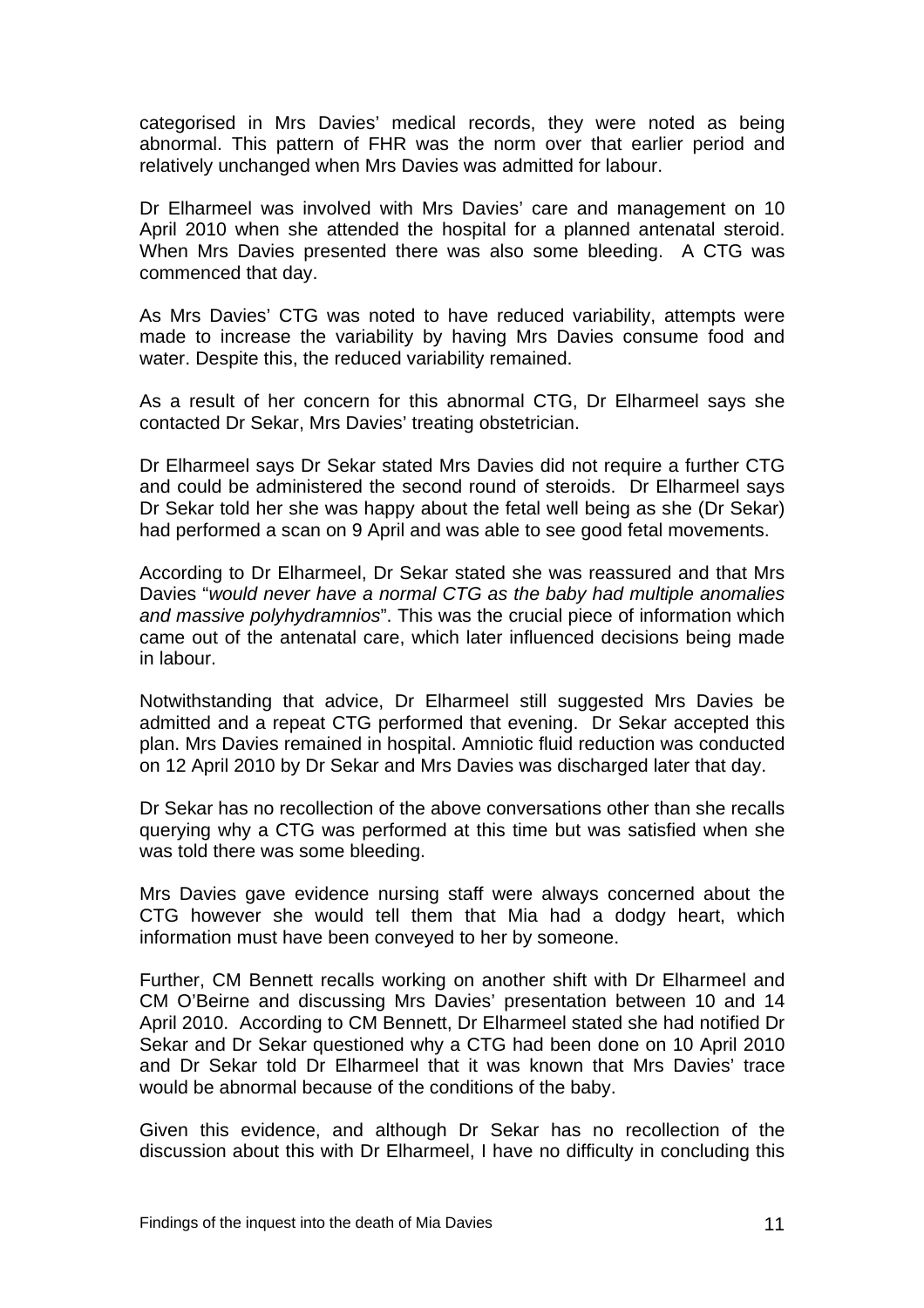<span id="page-13-0"></span>information or information to that effect, was conveyed by Dr Sekar to those treating Mrs Davies during the antenatal admission.

### *Labour Presentation*

Mrs Davies presented to the Hospital in the early hours of 13 April 2010, with a leak of clear fluid. Although it was not confirmed as a spontaneous rupture of membranes she was appropriately admitted to the Hospital. CTG tracing was commenced. Due to Mia's anomalies, the labour was to be led by the obstetric consultants and registrars, rather than by the midwives.

Dr Sekar at first considered delaying an induction but she changed her mind and decided to induce Mrs Davies that day.

Although Dr Keeping and Associate Professor Kimble consider a caesarean section should have been considered at this point, Dr Child says the decision to induce Mrs Davies was appropriate for reasons given by Dr Sekar that because there was a high leak of liquor with a significant risk of developing infection around the baby, and that steroids had been given to help the development of the baby's lung maturity and the gestation was at  $36 - 37$ weeks. Dr Child also says it was reasonable to attempt vaginal delivery particularly as the baby was developing head first.

#### *Handovers at 815 and 1630*

Dr Sekar says that Mrs Davies' induction was discussed with the team at handover at 815 and a caesarean section was discussed for obstetric indication.

Dr Sekar is unclear who was present at the handover, which was not recorded or documented. It is now evident, neither Dr Elhameel, Professor Jones, CN Bennett nor RM Sidhu, all main players in the events that followed, were present.

Dr Sekar gave evidence that her understanding of the CTG trace up until Mrs Davies went into labour was that it had minimal variability, accelerations were present and there were no decelerations. She stated that babies with anomalies do not have a typically normal trace.

According to Dr Sekar, there was no indication that Mia's delivery would be complicated, it was not expected that Mia would be born unwell and most babies with congenital anomalies tolerate labour very well.

Dr Sekar says at the handover she gave a summary of Mrs Davies' antenatal history including the previous abnormal CTG.

Dr Sekar gave evidence that she told those at the handover to monitor the baby as a normal baby. Dr Sekar recalls one of the consultants asking "would you deliver on CTG abnormalities" and Dr Sekar stated "I would deliver on CTG abnormalities, like any other obstetric baby".

Dr Minuzzo was the consultant for the birthing suite from 800 to 1630. She attended the 815 handover. Her recollection about the CTG was that it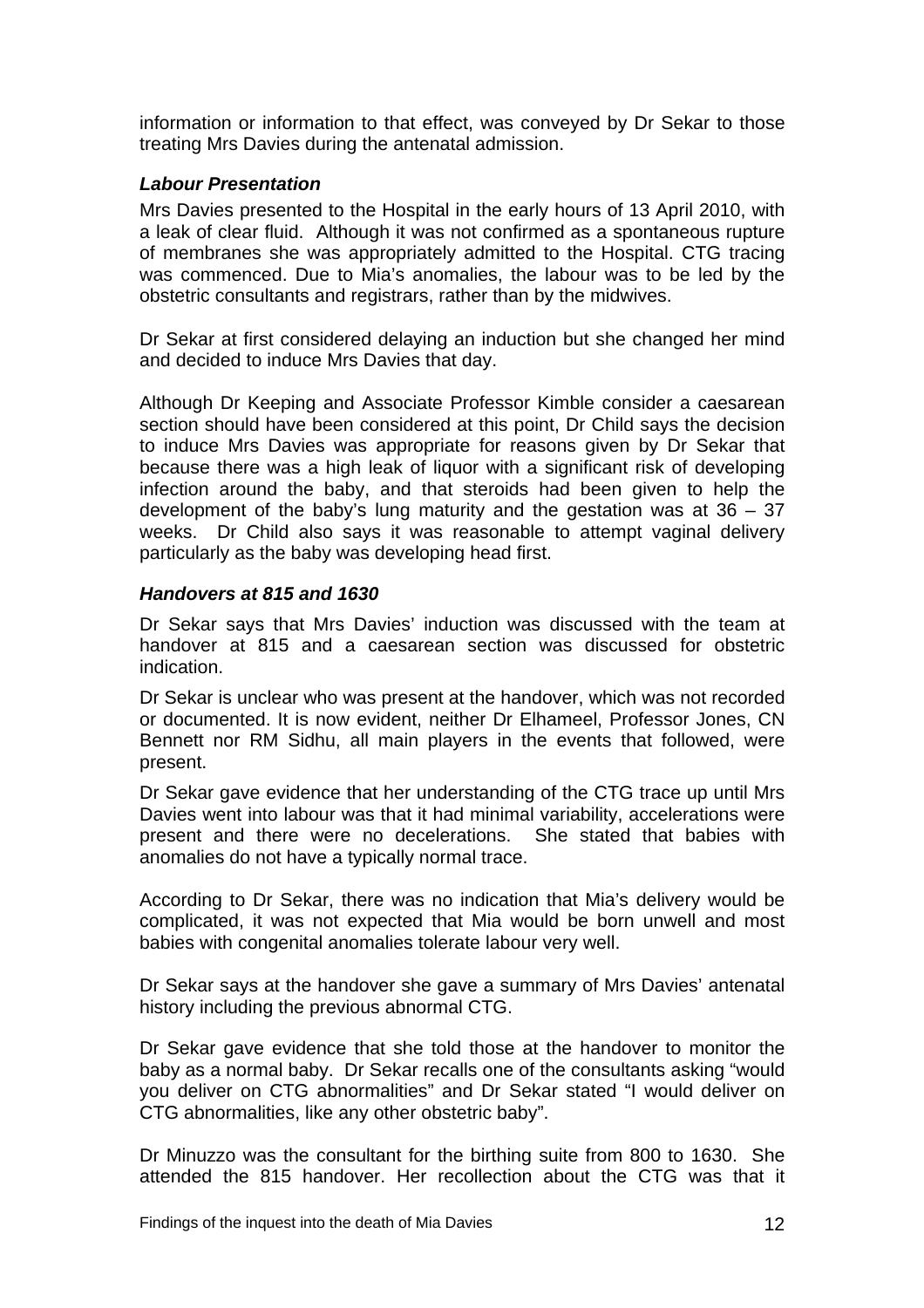showed diminished variability but Dr Sekar was satisfied notwithstanding this as there were reactive fetal movements. Dr Minuzzo had no impression of any concerns from the handover. Dr Minuzzo did not recall the specific discussion Dr Sekar detailed about delivering on the basis of CTG anomalies.

Dr Yerrisani was a first year registrar working the day shift in the birth suite. He seems to have had no personal role in the care of Mrs Davies on his shift. He did not recall mention of what the CTG trace was expected to be or that the delivery should be treated differently. He did not give a handover to Dr Elharmeel as he was in theatre.

Dr Sekar stated she now believed her colleagues had assumed that the intrapartum CTG was related to the antenatal CTG and they assumed the decelerations were normal and that they did not understand that in the intrapartum period a baby is managed as any other baby.

Dr Sekar agreed this would suggest that the information she conveyed at the handover was not as clear as it could have been or had broken down through the handover process.

Dr Sekar stated that notes from this meeting would not have been recorded in Mrs Davies' medical records because Mrs Davies was still a patient in the labour ward, however if she had been in the birth suite there would have been notes made of the handover information. Whatever is the case, a management plan should have been documented, including a clear reference as to how to interpret the CTG trace. This was not done.

For the medical and nursing staff not at this handover to be aware of the information provided by Dr Sekar, they would have had to receive this via a verbal handover from other staff.

CM Bennett stated she would not have changed her management plan if aware of the information communicated by Dr Sekar as her practice was always to check an abnormal trace. RM Sidhu says she was not given any information about previous CTG's that had been conducted.

Professor Jones and Dr Elharmeel, the two doctors providing clinical care at the crucial time when decisions needed to be made over the afternoon and evening of Mia's birth, were unaware of the information that was conveyed by Dr Sekar at the handover, in particular that Mia was to be treated like any other baby in labour. Dr Elharmeel says she found this out after Mia's death

Dr Elharmeel says that if she had been aware of this information, she would have rung the consultant suggesting that a caesarean section be performed rather than inducing Mrs Davies. She also testified that if she was aware of this information at her 1430 vaginal examination, she would have spoken with the consultant to determine whether to still proceed to labour or whether a caesarean needed to be performed.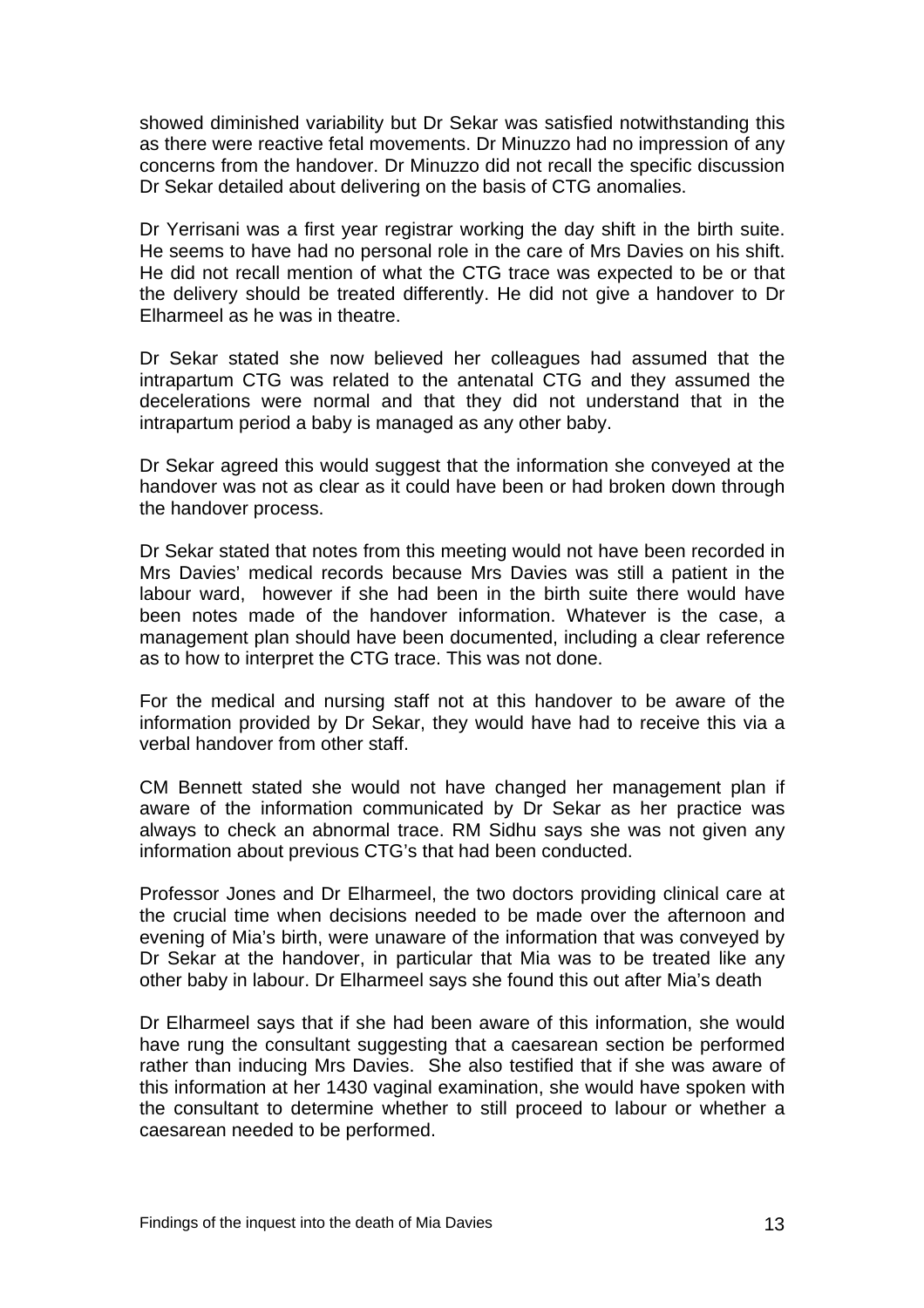<span id="page-15-0"></span>Dr Minuzzo played little part (in hindsight she regrets this) in the labour and did not provide a handover to Professor Jones.

Professor Jones says he received a handover, presumably with the midwife team leader, at some time from 1630 – 1715 at the whiteboard. He stated that "we" were told about the anomalies the baby had and were told about the difficulties in interpreting Mrs Davies' CTG and what stage of labour she was in. Professor Jones did not recall the specific information he was provided about the CTG except he formed the impression there was not a normal CTG due to Mia's congenital anomalies.

Dr Minuzzo says she later saw Professor Jones in the hallway and asked if he wanted to go back to the whiteboard and have a handover. Professor Jones said no, he was aware of what was happening.

Professor Jones stated if he had been aware that Mrs Davies was to be treated as a normal labouring patient then that would have meant performing FBS.

Professor Jones did not review the high risk patients himself because he was satisfied with the information that he had been provided with. Professor Jones was more concerned about another high risk patient who was delivering twins. He did not personally attend and speak to Mrs Davies at the commencement of his shift.

Dr Keeping was of the opinion that Mrs Davies was not managed well at all in this period. He believed it would have been helpful for a clear management plan to have been communicated in the medical chart. Dr Keeping thought that whoever made the decision to continue with the labour should have been the person on call and making decisions regarding the progress of labour.

Dr Child commented that it seemed to him that there were quite a number of registrars involved during the management of labour and there were at least three or possibly four senior obstetric staff in some way contributing to the decision making and planning of management. Whilst having multiple inputs from a variety of people can often be useful in terms of suggestions and lateral thinking about some of the issues, his view was that in this particular case it was not helpful and that having a senior person taking the ongoing responsibility from the induction of labour to the time of delivery would have been helpful.

The suboptimal handovers and absence of a clear management plan, combined with the failure by the consultants to review a high risk patient such as Mrs Davies were crucial opportunities missed.

#### *Presentation to Birthing Suite*

A CTG was commenced at 1000 soon after presentation in the Birthing Suite. Registered Midwife ("RM") Sidhu noted that Mrs Davies' CTG showed a baseline of 125 and then 120, variability of less than 5 with a few accelerations and no decelerations.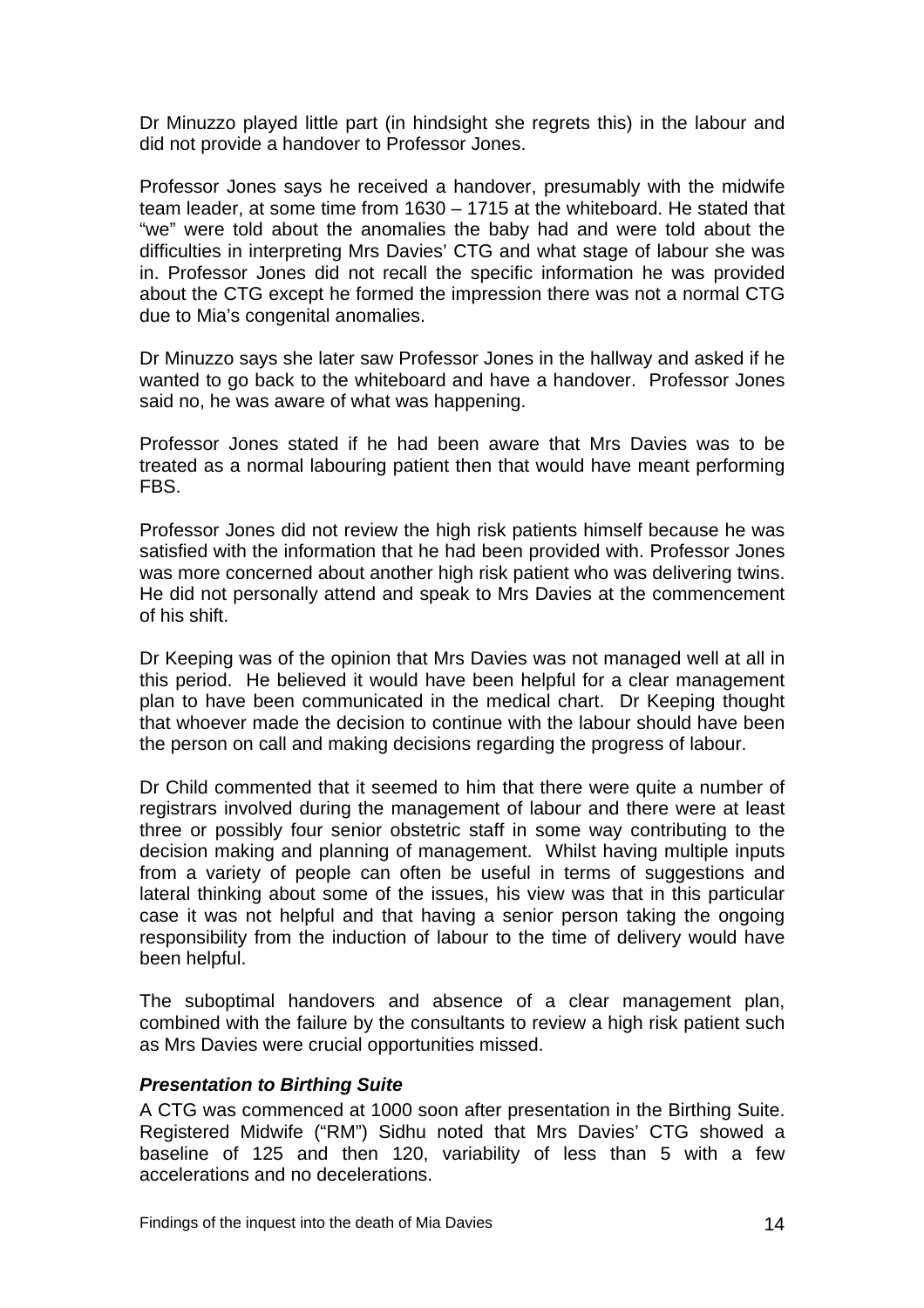<span id="page-16-0"></span>Dr Mooring, an obstetric registrar who was rostered to an antenatal clinic, came to the birth suite to see if she could assist as she knew it was busy. RM Sidhu requested Dr Mooring, to review Mrs Davies as the birth suite registrar had been busy. This occurred at around 1220. Dr Mooring noted in the medical records that the CTG was "normal", which she described in evidence as being "similar to the antenatal CTGs". Dr Mooring conducted an artificial rupture of membranes.

Dr Mooring said the CTG was reactive to tactile stimulation of the head, which was reassuring. Dr Mooring placed a fetal scalp electrode for better monitoring and thought variability was initially improved. Dr Mooring said she discussed her actions with Dr Minuzzo.

Dr Minuzzo did not make any entry in the progress notes or CTG trace that she actually saw Mrs Davies or reviewed the CTG trace. Her statement signed 28 May 2010 also does not reveal this. In her evidence she says she has some recollection of reviewing the CTG with Dr Mooring at 1245 and then at 1445 but she could not be certain of this. It is probable she did not actually review the CTG. In any case, if she did review the CTG at these times it did not lead her to think any escalation was required.

Dr Elharmeel commenced her shift at 1300. She says she was of the opinion there was no specific plan in relation to the abnormal CTG's. Dr Elharmeel recalled the medical records containing comments about the abnormal CTG being linked to Mia's anomalies. The message she interpreted from the medical records were that the previous CTG's, whilst not fitting within the guidelines, had been accepted. The decreased variability had existed for a long time.

Dr Elharmeel stated that the background knowledge of Mrs Davies' previous CTG's coloured her expectation significantly and that the CTG's had never fulfilled the criteria however nothing further had been done. Dr Elharmeel confirmed that she was not told at any time to ignore abnormalities in the CTG because the baby had some anomalies.

I accept this was the position for Dr Elharmeel. She was aware of the background from her involvement in the antenatal care and I accept this coloured her expectations. She had not received any handover from the day registrar or the consultant. It is not clear what she would have been told anyway, given the handover information at 800 is either uncertain or at best was broken down in the process to be of little use.

#### *Reviews of the CTG during the first and second stages of labour*

There were a number of reviews of the CTG in this period by the midwives and Dr Elharmeel and it is not intended to set these out in detail. There may have been a policy of 15 minute reviews rather than the 30 minute reviews which in general were performed but I accept RM Sidhu and later CM Bennett were monitoring the CTG appropriately and had sufficient concerns at times to request a review by Dr Elharmeel.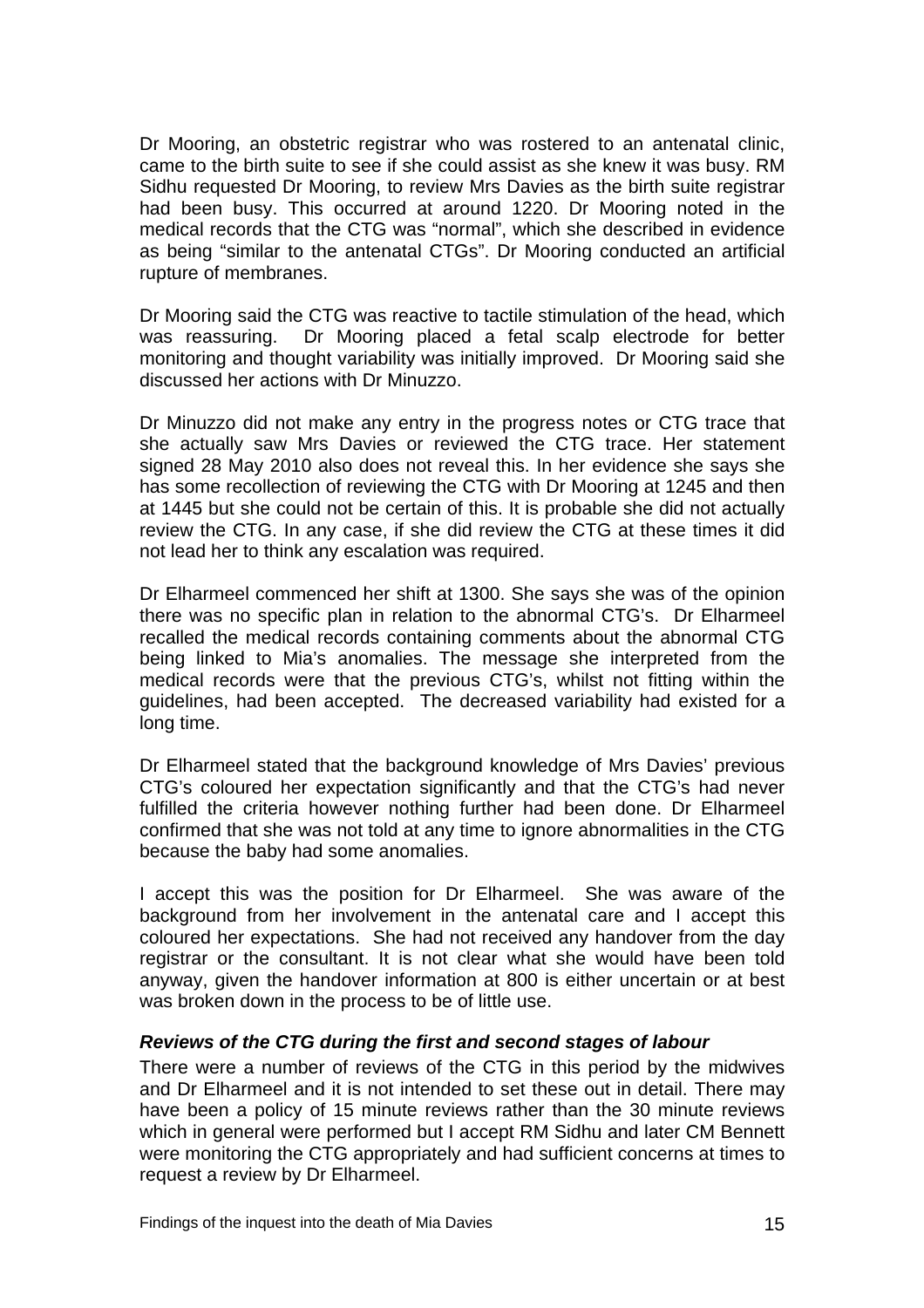There was some contention about whether CM Bennett provided updates to Dr Elharmeel or requested Dr Elharmeel to review Mrs Davies, and whether in doing so she was expressing any urgency or concern. The use of the language expressed in the records noting the request was suggested as being of significance.

Team Leader McClosky's statement indicates a recollection of CM Bennett being concerned about the CTG during the labour and escalating these concerns to the Registrar.

Dr Elharmeel stated that at no time did CM Bennett express any concern to her about the CTG. I find this most unlikely.

I am not critical of CM Bennett at all on this issue and accept when she made reference in the records suggesting she notified or requested a review she did so because she had some concerns. CM Bennett was an experienced midwife and it is unlikely she requested a review if she was not concerned.

In any event Dr Elharmeel did review Mrs Davies on each occasion the midwives made such request.

At 1430 and upon receiving a request to review, Dr Elharmeel attended, reviewed the CTG and performed a vaginal examination. Dr Elharmeel's statement notes there had been an ongoing abnormal CTG but the baby was reactive to the internal examination and she considered this to be reassuring in regards of fetal well being. Her plan was to continue and re-assess Mrs Davies in 4 hours and took the view that the CTG was the same as it had been antenatally which had been "accepted".

RM Sidhu completed the CTG documentation at 1430 and 1500 noting in the comments: "however FH reactive, abnormal unlikely" because there was only one feature of abnormality and Mia had reacted to tactile stimulation.

CM Bennett commenced her shift at 1415 and there was a handover between the incoming midwives and the outgoing team leader. CM Bennett recalls being told that Mrs Davies' CTG trace was abnormal due to Mia's conditions and RM Sidhu stated "it has been reviewed many times".

CM Bennett says she looked at the CTG tracings and saw a pattern of reduced to poor variability which she did not consider reassuring. Her management plan was to monitor Mrs Davies' condition and the CTG trace extremely closely and notify the registrar if she had a concern. She said she did not discount any concerns she had about the CTG because of Mia's anomalies.

There was little change over the next couple of hours although CM Bennett noted in the medical records on a number of occasions that the CTG had periods of reduced variability and non-reactivity and Dr Elharmeel had been notified or asked to review.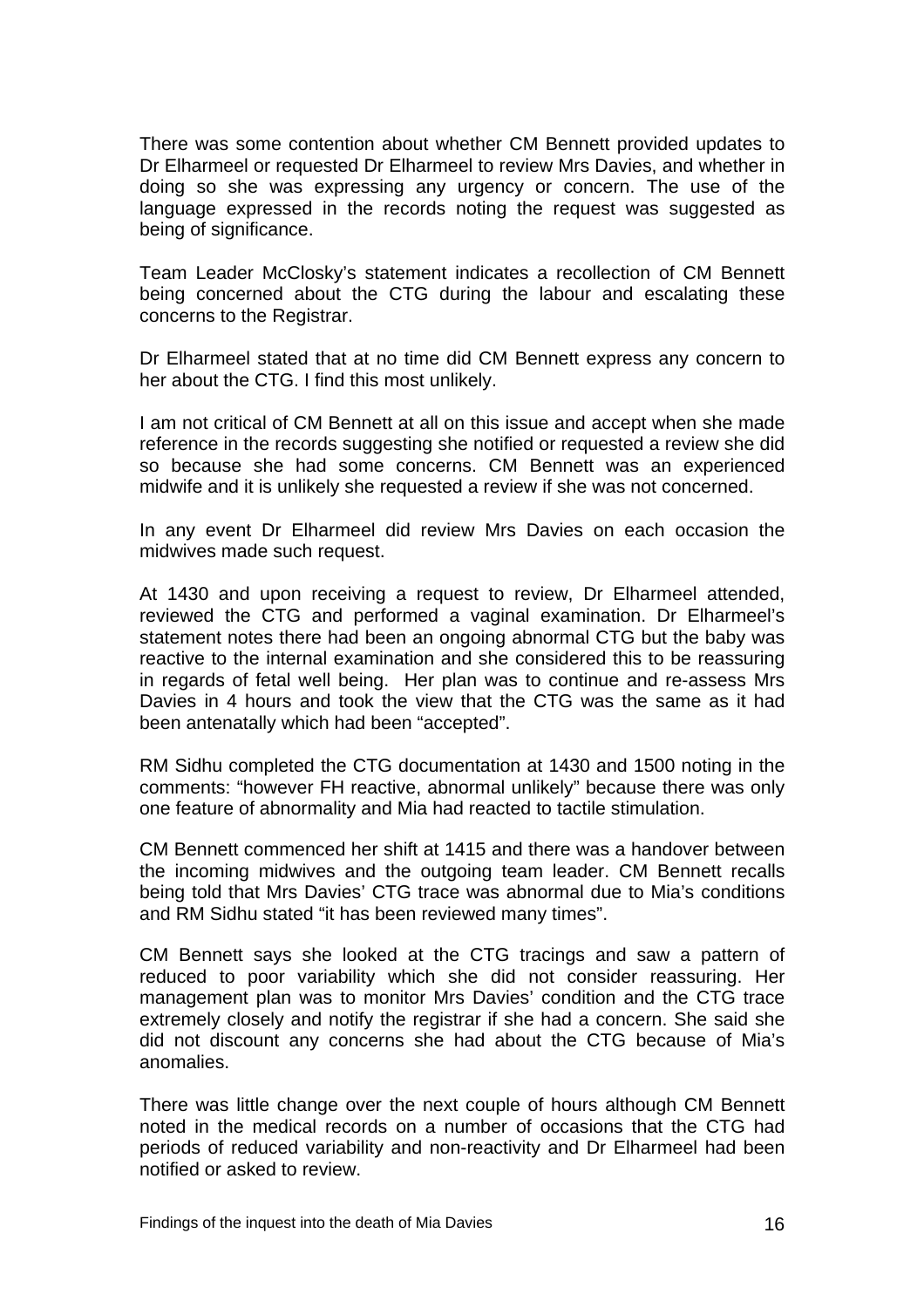Dr Elharmeel signed the trace at 1610 and says it remained the same to those, which previously had been accepted. Dr Minuzzo says at 1600 she was informed by Dr Elharmeel that the CTG was acceptable and that the patient continued to labour. In her evidence Dr Minuzzo says she asked Dr Elharmeel "are you happy with the trace?" and Dr Elharmeel had replied "yes".

At 1630 CM Bennett spoke to Dr Elharmeel about an epidural request. She informed Dr Elharmeel that the CTG had not improved and Dr Elharmeel said words to the effect "this is to be expected with this baby".

Dr Elharmeel could not recall what she stated to CM Bennett, however I accept she said something along those lines. It is consistent with her impression the CTG would never be normal.

CM Bennett says "I recall my thoughts during this time of being somewhat slightly comforted due to the fact that all of the doctors involved were taking notice, but were not taking action, indicating to me that they were not overly concerned about the CTG".

This review period is significant as Dr Child noted that as the contractions became more frequent from about 1500, there were recurrent variable decelerations which become progressively more worrying around 1610 when the contractions were occurring very frequently (hyperstimulation). Dr Child was of the opinion that a scalp lactate or pH levels should have been tested around 1600 to 1700 by performing FBS.

Dr Elharmeel signed the CTG at 1730 which seemed to show recovery after the hyperstimulation. Dr Elharmeel was "accepting" of the CTG and I accept she passed this information onto CM Bennett.

At 1750, Dr Elharmeel says she discussed labour ward events with Professor Jones and "would" have told Professor Jones about the CTG never fulfilling the criteria and having reduced variability. Dr Elharmeel believed that the management plan that was agreed to was allow an hour for descent then active pushing and re-assess.

At some time between 1730 and 1755 Dr Minuzzo (who had concluded her shift as the on-call consultant at 1630), Dr Elharmeel and CM Bennett describe conversations about Mrs Davies being fully dilated. There is some contention as to who was present, when and what was said particularly about the CTG..

CM Bennett says she opened the door to find Dr Elharmeel and found Dr Minuzzo was near the staff desk. CM Bennett thought Dr Minuzzo was the consultant on call and was aware of the abnormal CTG results,and accordingly did not say anything about it.

Dr Minuzzo asked how the patient was. CM Bennett says she advised Mrs Davies was fully dilated and she could see a tiny amount of fetal head but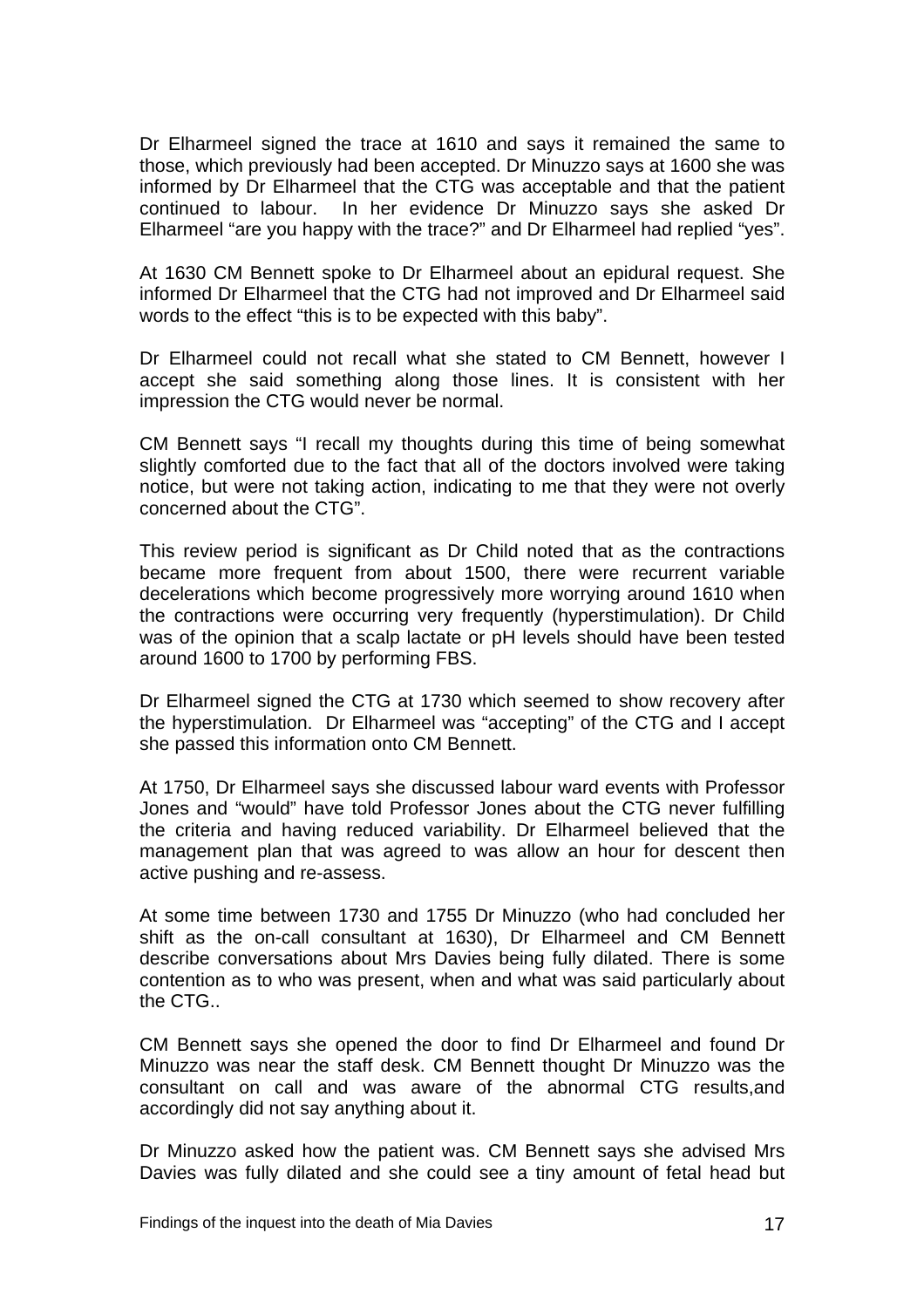things were the same. Dr Minuzzo said words to the effect of "I am really relieved". Dr Minuzzo believes she said "that's great" because it would mean Mia would be delivered at a reasonable hour.

CM Bennett recalled that Dr Elharmeel was not present for this conversation., Dr Minuzzo does not recall who was present.

Dr Elharmeel says CM Bennett came out of the room very excited because Mrs Davies was fully dilated. Dr Minuzzo stated she was relieved because she was concerned about a high risk patient being induced at midday rather than early in the morning. Dr Minuzzo then asked "Are you happy with the CTG?". CM Bennett said it was still the same, the variability has never been great and there were some variable or early decelerations. Dr Elharmeel then said "but the baby's reactive to the internal?" and CM Bennett said "Yeah, we are all good, we are fine."

Dr Minuzzo rejected Dr Elharmeel's version

Whatever version is correct, this was an opportunity, which was missed, for a review of the CTG and of the management plan, such as it was, with the midwife, Registrar and a Consultant.

Dr Minuzzo agrees she should have done more prior to her leaving the shift. In a retrospective review of the CTG she believed from 1600, Mrs Davies was hyperstimulated and Mia was not responding to this. Dr Minuzzo believed this was information she should have been aware of prior to her leaving. Dr Minuzzo agreed with Dr Child's view that FBS should have occurred, between about 1630 and 1730.

Dr Elharmeel says that between 1800 and 1810, she reviewed Mrs Davies and the trial of pushing was abandoned after minimal descent and Dr Elharmeel instructed CM Bennett to wait an hour for passive descent.

The CTG was still regarded as abnormal unlikely because there was some variability in between the contractions. Dr Elharmeel says all findings were discussed with Professor Jones. Professor Jones stated that he "would have" been told that Mrs Davies was fully dilated and about the decision to allow passive descent.

I am unable to determine with any confidence what was said by either of them, but it certainly did not escalate any review by Professor Jones or change the management plan.

The experts were asked to comment on the decision to allow passive descent for an hour. Dr Keeping says if the clinician was not happy with the CTG trace then waiting an hour was not appropriate. Dr Keeping was not happy with the whole labour, but in the context of being happy about the previous 4 days of CTG tracing, his view was that waiting an hour was appropriate. Dr Keeping had the same view in relation to the issue of Mrs Davies being fully dilated at 1730 and not pushing until 1930.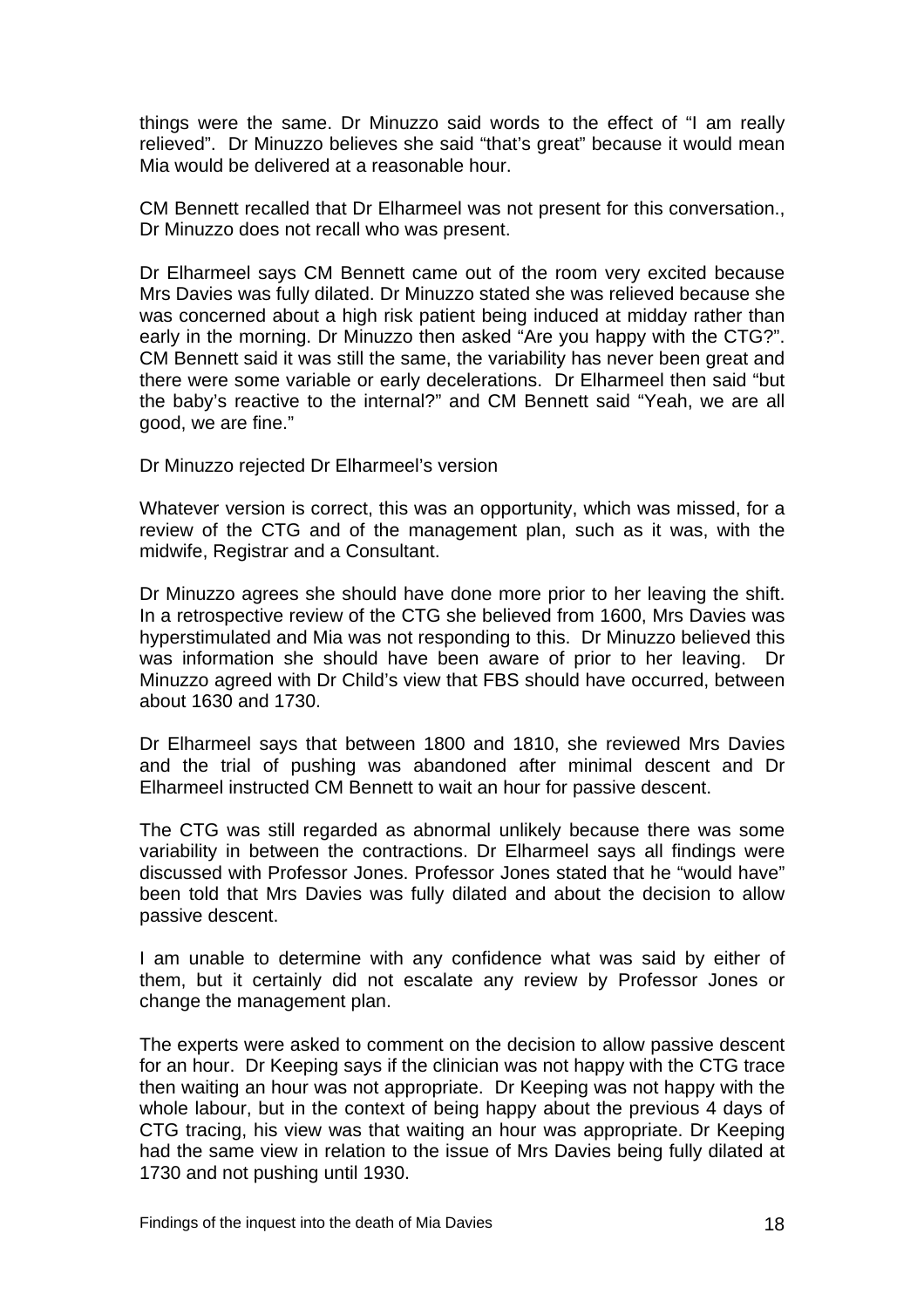<span id="page-20-0"></span>Dr Child says if the FBS was normal then it was appropriate to wait one hour for the head to descend but in order to wait almost 2 hours from full dilation to commence to push, the clinician would need to be confident of the well being of the baby.

Dr Child says the first stage of labour was not managed well. Contractions were coming too frequently and causing some distress to Mia and this should have been managed by reducing or stopping syntocinon and taking note of changes in the FHR and performing FBS.

At 1910 CM Bennett conducted a vaginal examination and noted Mrs Davies had a narrow pubic arch, the presenting part was still high, she believed Mia was not likely to be delivered soon and it would be difficult for the head to descend. I accept CM Bennett says she notified Dr Elharmeel to examine the CTG and to advise of her vaginal examination findings. CM Bennett began preparing paperwork for a caesarean.

Dr Elharmeel attended and reviewed Mrs Davies. Dr Elharmeel did not advise CM Bennett of her findings. When later advised by Dr Elharmeel to start a trial of pushing, CM Bennett thought she had got her vaginal examination wrong.

Dr Elharmeel says that Mrs Davies was fully dilated with the baby in a cephalic presentation, station was at the spines and the position of the baby was left occipito anterior. There was 1+ caput and 1+ moulding. Dr Elharmeel also observed a narrow pubic arch. Dr Elharmeel stated that during her abdominal palpation the head was one-fifth or less palpable. Her opinion was that this was a grey area about whether the head will actually descend or not.

Dr Elharmeel left the room and advised Professor Jones Mrs Davies may need an assisted delivery considering her narrow pubic arch. According to Dr Elharmeel, Professor Jones advised that they would need to be careful about the instrument and that in general forceps are preferred over vacuum in this situation on a preterm baby. Dr Elharmeel recalled there was no specific recommendation at that point, other than they needed to let Mrs Davies have a proper trial of pushing to see if she could deliver the baby on her own.

Between 1930 and 1955, Mrs Davies continued active pushing and despite good contractions and maternal effort there were no signs of descent or progress. CM Bennett did not notify Dr Elharmeel or the consultant about the lack of descent, expecting one of them to return to review.

#### *Assessment by Dr Elharmeel and Professor Jones at approximately 2020*

It is agreed Dr Elharmeel and Professor Jones assessed Mrs Davies at 2020. There is disagreement as to in what circumstances this was initiated and what was said.

CM Bennett says she saw Dr Elharmeel with Professor Jones at the staff desk in conversation and she notified Dr Elharmeel of no progress and that the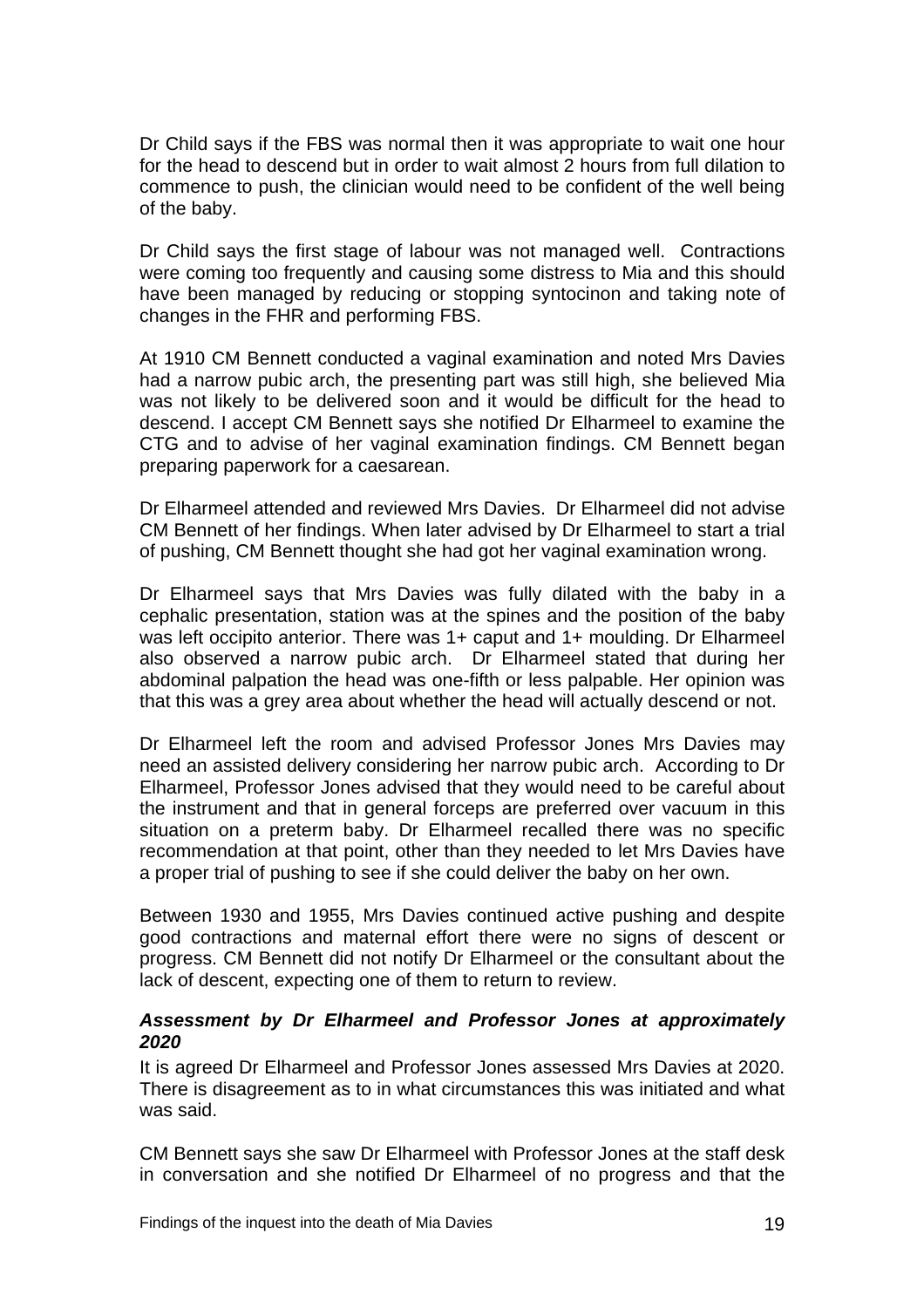CTG needed review and words to the effect of "you have got to come in." As a result Dr Elharmeel and Professor Jones immediately attended Ms Davies.

Dr Elharmeel says she wanted to know what was happening in Mrs Davies' room. and recalls requesting Professor Jones' permission to be excused to go next door.

Dr Elharmeel says she noted a pathological CTG, with absent variability and ongoing deceleration with contraction and heavily blood stained urine draining into the catheter bag. Dr Elharmeel performed an abdominal examination and noted 1/5 of the fetal head was palpable above the symphysis pubis. Dr Elharmeel performed a vaginal examination and noted Mrs Davies was fully dilated with a cephalic presentation, at station spine to +1 and the position of the fetus was left occipitoanterior 2+ caput, 1+ moulding. Dr Elharmeel says "knowing Professor Jones was in the room next door I elected to run next door and inform him about the findings rather than ringing the emergency alarm for a category 1 caesarean section."

Dr Elharmeel says she went next door and told Professor Jones that he had to come and see Mrs Davies right away, "we have a horrible CTG, the variability is just flat, no more variability, we have caput moulding, high head, urine is just red. I need you to see her right now I'd like to do a cat 1 caesar please."

Professor Jones did not have an independent recollection of what was said about the CTG, denies the substance of this version but then did not dispute it outright.

Professor Jones says he looked at the last 20 minutes or so of the CTG. The baseline was within the normal range, there were some accelerations but the variability was reduced. Professor Jones believed the decelerations were normal for this stage of a patient in advanced labour and was pushing. He described the CTG as being abnormal, unlikely to be associated with fetal compromise.

Professor Jones performed an abdominal palpation which revealed Mia's head was 1/5 out of the pelvis. His vaginal examination showed Mrs Davies' cervix was fully dilated and the fetal head descended to station plus 1. Professor Jones noted the lower pelvis was reduced in size. He stated in evidence that whilst he noted Mrs Davies' reduced pelvis that you might be concerned an average size baby would get stuck. Given Mia was a smaller than average he would expect it to be delivered in a smaller than average pelvis. He was able to move Mia's head up and down which indicated Mia's head was not stuck.

Dr Elharmeel says that Professor Jones advised the head would come out easily with a vacuum extraction. Professor Jones' management plan was for Dr Elharmeel to take Mrs Davies to the operating theatre and perform a trial of vacuum delivery or forcep delivery. He made the decision for the trial to occur in theatre in case there were any difficulties, a caesarean could be performed.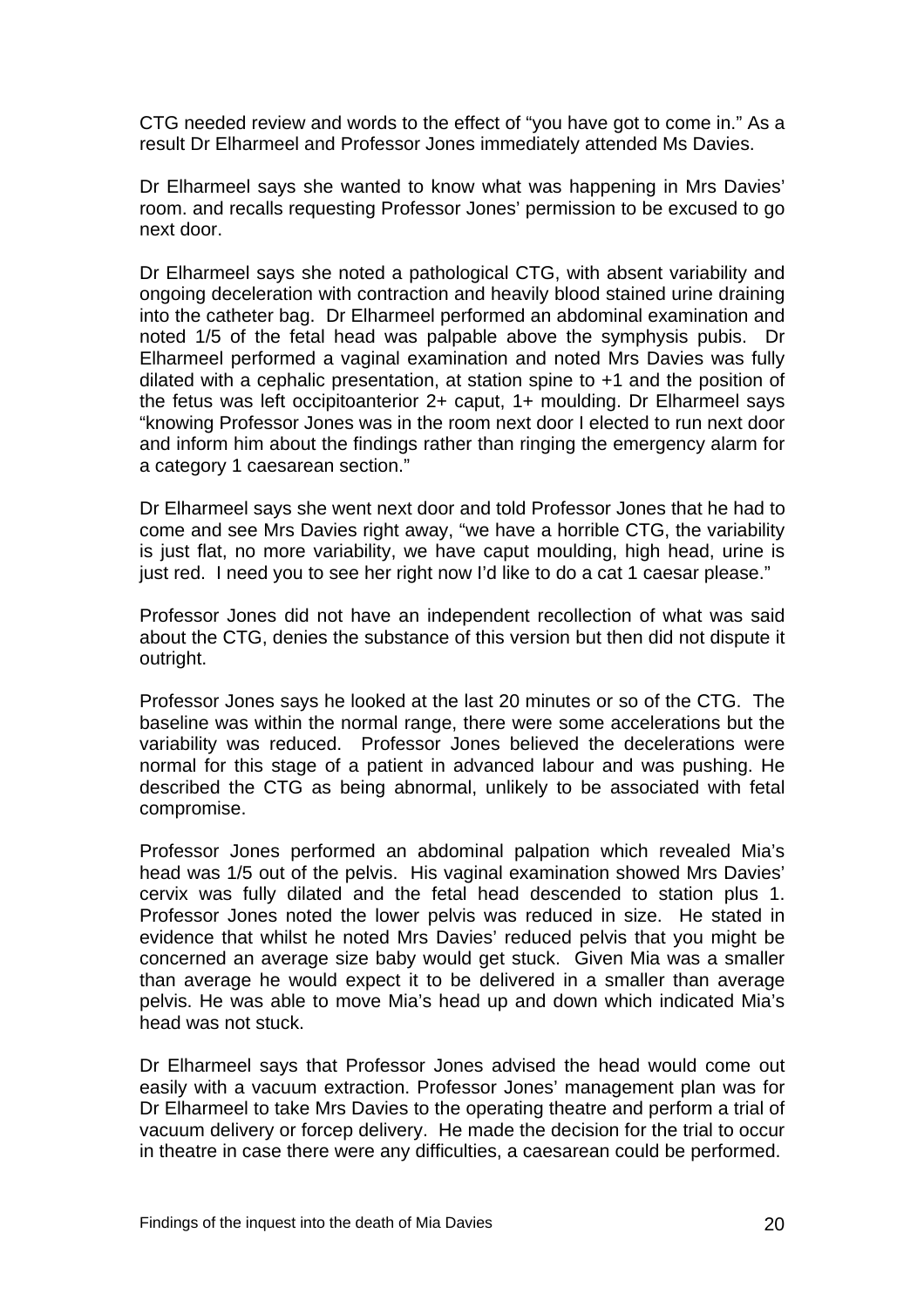<span id="page-22-0"></span>Professor Jones stated he would have thought that Mia would be delivered within half an hour but he did not convey this information to Dr Elharmeel.

Professor Jones did not voice any concerns about the condition of the baby because he did not hold any such concerns.

Again I am unable to say with any confidence what is the true version of events.

Whatever version is correct, and although Professor Jones' assessment was the complete opposite to Dr Elharmeel's she did not raise with Professor Jones that her assessment had been different, and she accepted the fact that he was more experienced.

Dr Elharmeel says that once Professor Jones provided his view she completely trusted her consultant and his experience and followed his management plan.

#### *Events in the operating theatre*

Mrs Davies was ready for transfer at 2030 and the epidural was topped up prior to departure.

CM Bennett provided a verbal handover to CM Torrielle and both agreed that CM Bennett made reference to the CTG having been poor all day and there was no variability.

Dr Elharmeel says there was no urgency in theatre because after Professor Jones stated it was a trial. That view seems to have been followed by the other theatre staff but I am not critical of them. No-one expected Mia to need extensive resuscitation.

There were a few problems in the theatre. The Chorometric CTG was not working so a Fetal Doppler was used. Later a wardsman arrived with replacement Phillips CTG however CM Torrielle did not know how to use a Phillips CTG and therefore continued to use Doppler. In this time CM Torrielle had a scribe record the time of events and the FHR on a scrap piece of paper.

The matters raised above were ultimately the subject of recommendations for improvements by the Hospital and are mentioned in that context. These problems certainly did not allow for optimal treatment but did not affect the outcome.

This is because Dr Child thought the initial gas levels of Mia would suggest that she had been compromised for some considerable time. He also said that the monitoring during the instrumental vaginal delivery by merely noting the FHR was inappropriate and that FBS should have been taken much earlier.

Between 2106 and 2118 Dr Elharmeel applied the vacuum and applied 4 pulls with each contraction. At this time, Dr Schmidt entered the theatre.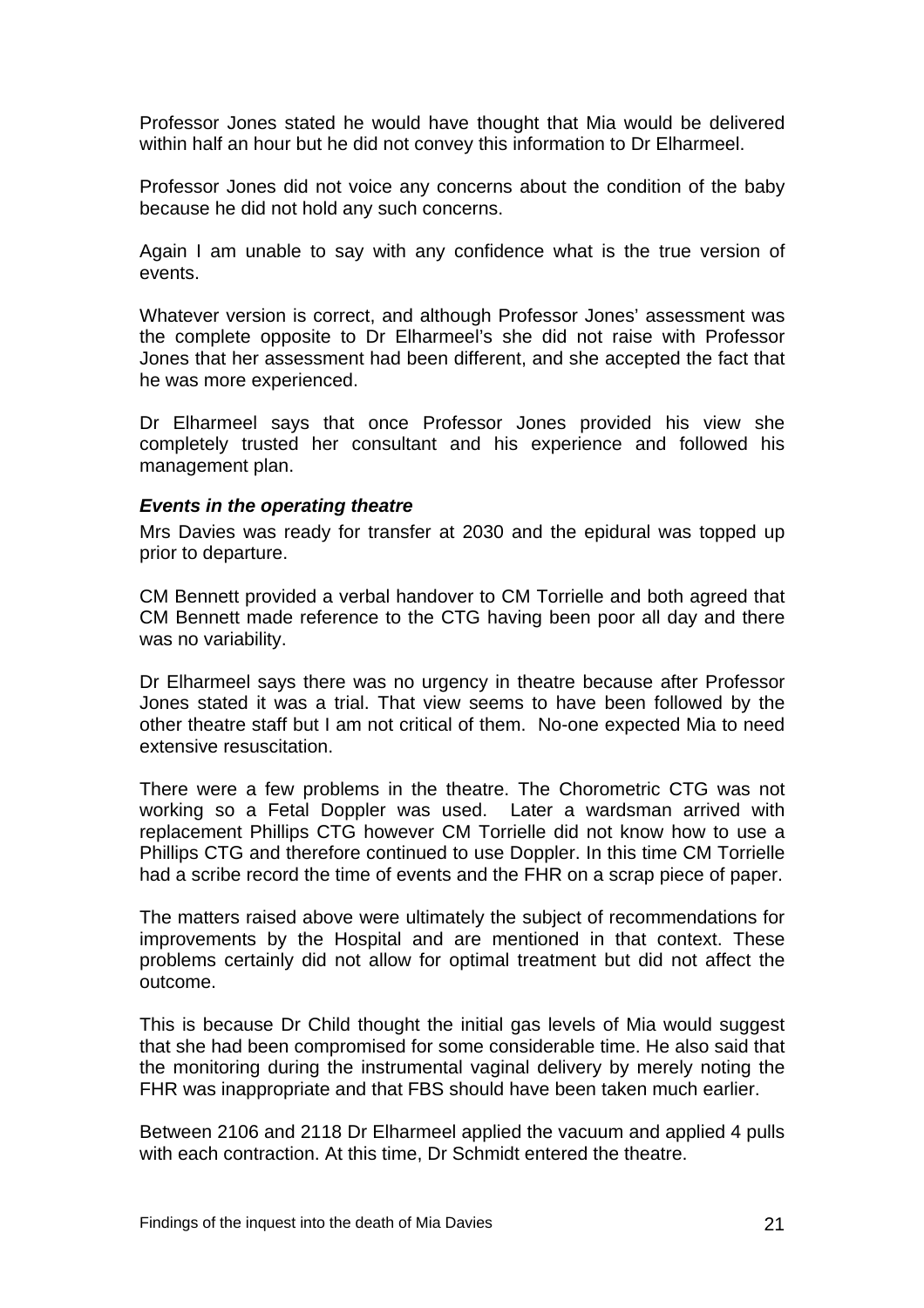<span id="page-23-0"></span>Dr Schimdt went to see Professor Jones in the birth suite to inform him about the progress of the vacuum extraction and to ask him on behalf of Dr Elharmeel for permission to proceed with a forceps delivery.

The outcome was they could try one pull with forceps and if this did not work to perform a caesarean section. Essentially this is what occurred.

Professor Jones now says he was surprised the baby had not been delivered by this stage but he was not concerned because he did not think Mia was compromised. He was not given nor did he seek any information about the well being of Mia. Professor Jones says he did not ask whether Mia's head had been descending with the vacuum attempts and this was an error.

Neither Dr Keeping nor Dr Child was critical of the number of attempts at the vacuum delivery or forceps. Both experts agreed the choice of instrument is an individual's decision.

It seems at this stage Dr Schmidt asked about the condition of the baby by stating "is the baby happy?" Dr Elharmeel replied that it was "not happy". Dr Elharmeel says she advised Dr Schmidt that the CTG was pathological. Whatever was said Dr Schmidt telephoned Professor Jones who agreed that it was now appropriate to proceed to an emergency lower segment caesarean section.

There was some issue as to whether this was made a "Category 1 caesarean section" and I accept that Dr Schmidt felt there was no need to make the category 1 caesarean phone call because everyone who was required to be present was already in attendance in theatre.

It may have been that more senior staff from the intensive care nursery and paediatricians would have attended but in not calling a category 1 caesarean this did not contribute to Mia's death, as it is clear her condition before that time was already compromised.

#### *Mia's birth and resuscitation*

Mia was born at 2152. She was pale with no tone present and no signs of any attempt to breath.

Resuscitation was commenced and a heart rate was achieved at 9.5 minutes of age. At 30 minutes of age, following the administration of adrenaline and further CPR, the heart rate increased from 40 beats to about 100 beats per minute but there was no evidence of spontaneous respiration.

Dr Bostock, a neonatologist arrived at 13 minutes of age and Mia had a heart rate of 100 bpm, however she had no muscle tone, no spontaneous breathing and no movements. The cord analysis showed severe acidosis, with a pH of 6.6 indicative of intrauterine asphyxia and associated with hypoxic ischaemic encephalopathy and permanent neurological damage. A pH of 6.6 has a very poor prognosis for survival.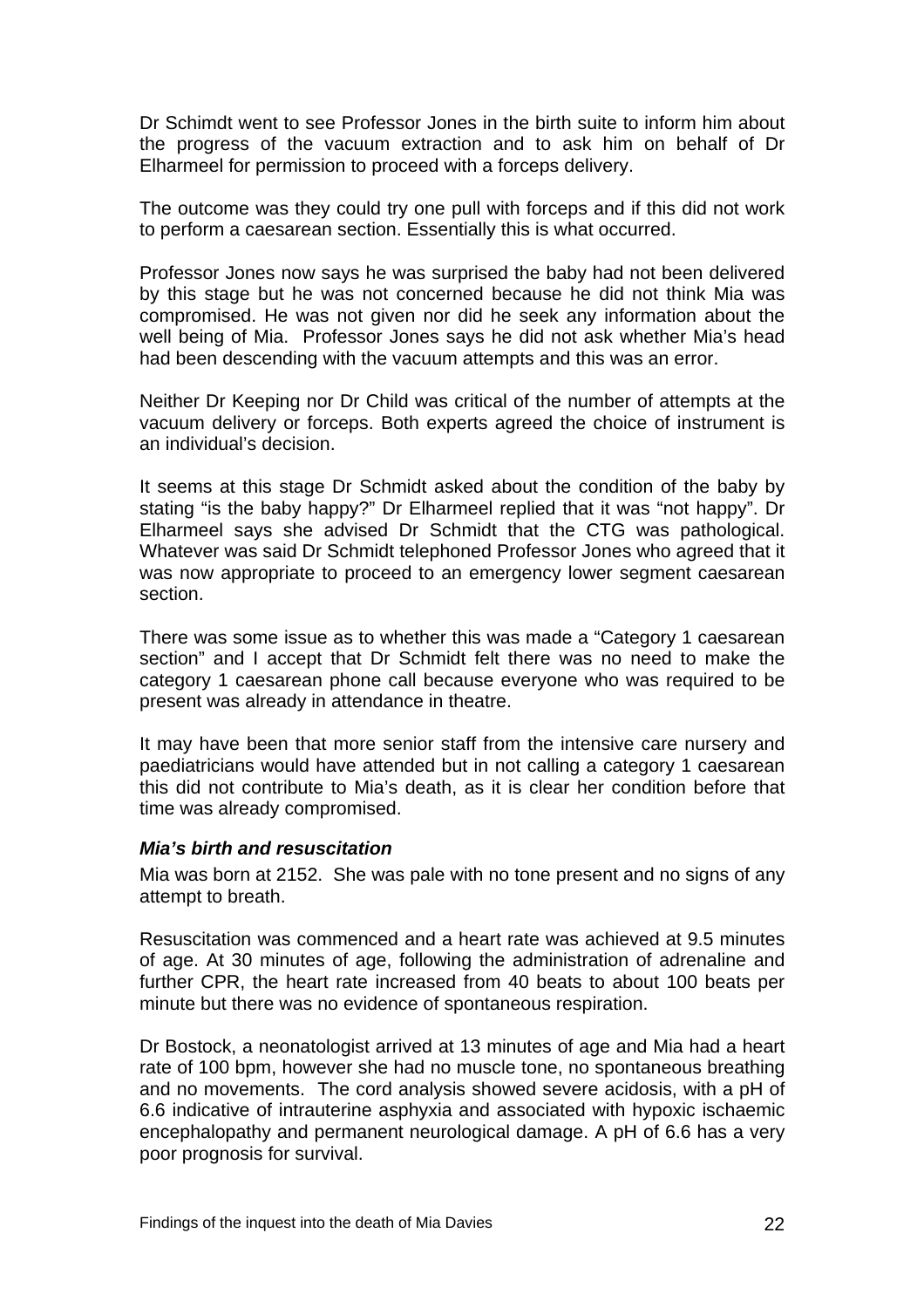<span id="page-24-0"></span>This was discussed with her parents and that death was likely and if Mia did survive there would be severe neurological impairments. Active measures were subsequently ceased.

Dr Bostock was of the opinion that Mia's congenital anomalies alone would not have caused Mia to be born in this condition and could not have contributed to her clinical picture at birth.

There is no suggestion the resuscitation attempts were not competently and professionally conducted.

#### *Were there any indications during labour that a caesarean section should have been performed earlier?*

Although Dr Child thought the decision to induce Mrs Davies was appropriate and it was reasonable to attempt a vaginal delivery, he acknowledged a lot of people would opt for a caesarean section. This was on the basis of delivering Mia at a definitive time to allow for plans to be made for her surgery. Another reason might be due to concern on the CTG because the stress of labour might add another factor to the potential risk to the baby.

Dr Child stated he personally would have favoured a short trial of labour of about 6 to 8 hours given that during labour there is a significant development of lung function. He agreed the fact that Mrs Davies had steroid injections was a positive feature and would make a caesarean section safer and less risky.

Dr Keeping was of the opinion this was a high risk pregnancy. Mia had two anomalies that were detected antenatally and polyhydramnios, combined with a flattish trace for 4 days. He says that most obstetricians would not have subjected Mia to the stress of labour and would have performed a caesarean section much earlier.

Associate Professor Kimble agreed when she testified that here they were putting a baby into labour who had demonstrated reduced variability and they did not know whether Mia will cope with labour. She says that she would have offered a caesarean on the basis that the baby was stressed, had demonstrated some changes to the CTG even before the stress of labour and in the process of induction the previous abnormality had not improved sufficiently.

Dr Keeping was of the view that on 10 April 2010, a decision should have been made about what to do about the CTG trace. The trace could be described as "maybe" associated with fetal compromise so therefore this needed to be acted upon.

Dr Child and Dr Keeping agree the baseline of the CTG in labour remained with reduced variability and was not a significant change from the antenatal CTG's.

Dr Keeping says that there were dips in the FHR near the end of first stage and into second stage. These dips (although it is not always possible to work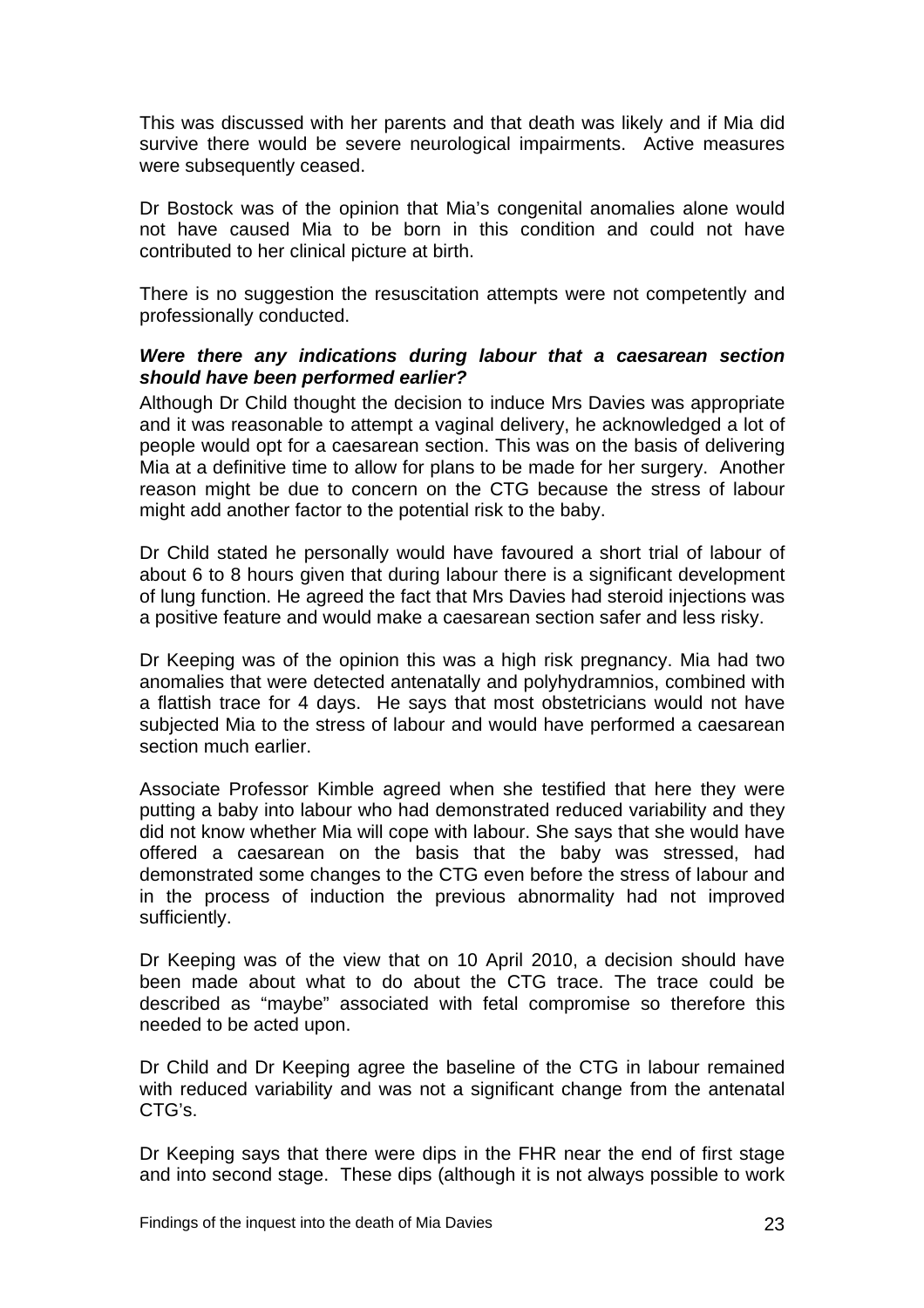<span id="page-25-0"></span>out how they correspond to contractions) seemed to be of the "type 1" variety or early decelerations which are regarded as resulting from compression of the head in labour and to be a "normal" variation in late labour.

Dr Child noted that as the contractions became more frequent from about 1500, there were recurrent variable decelerations which become progressively more worrying around 1610 when the contractions were occurring very frequently but they were not disastrous or drastic.

Dr Keeping says the CTG trace was acceptable at the 1600/1610 mark. It was the same as it had been previously, with flat variability, no significant accelerations and not really any significant decelerations.

Dr Child was of the opinion that a scalp lactate or pH levels should have been done around 1600 to 1700. He indicated FBS should have been considered at this time to get a baseline. Dr Keeping stated that if the CTG had got suddenly worse then the correct option would be to do FBS.

Dr Child says the CTG between 1800 and 2020 remained not totally healthy and warranted further assessment. Dr Keeping says there were dips but they return to the baseline. According to Dr Keeping, there was nothing new or concerning that would indicate to the clinician to change the management plan.

Both Dr Child and Dr Keeping were of the view that the CTG at 2020 was not "pathological". The both agreed with Professor Jones' assessment of the CTG. Dr Child would have performed FBS to determine whether a trial of instrumental deliver could occur.

Dr Child says that given the circumstances it was appropriate to justify instrumental delivery and it was a good decision to trial instrumental delivery in the operating theatre.

Dr Keeping was of the view it was alright to attempt an instrumental delivery however there would be concerns about whether the baby could be delivered vaginally and it would not be an easy procedure. Dr Keeping was of the opinion, ignoring the CTG trace for the previous 4 days, nothing indicated a caesarean should have been performed at this time. He was not critical of how Dr Elharmeel managed the case in those circumstances.

## *Interpretations by other Clinicians of the CTG and actions that should have been taken*

Dr Sekar gave evidence that following Mia's death she reviewed the CTG for the labour period. She was of the view that the CTG during labour was different to what it had been antenatally because there were no accelerations and decelerations were present.

Associate Professor Kimble was of the opinion that the CTG was abnormal at the 1630 mark and required intervention. Associate Professor Kimble agreed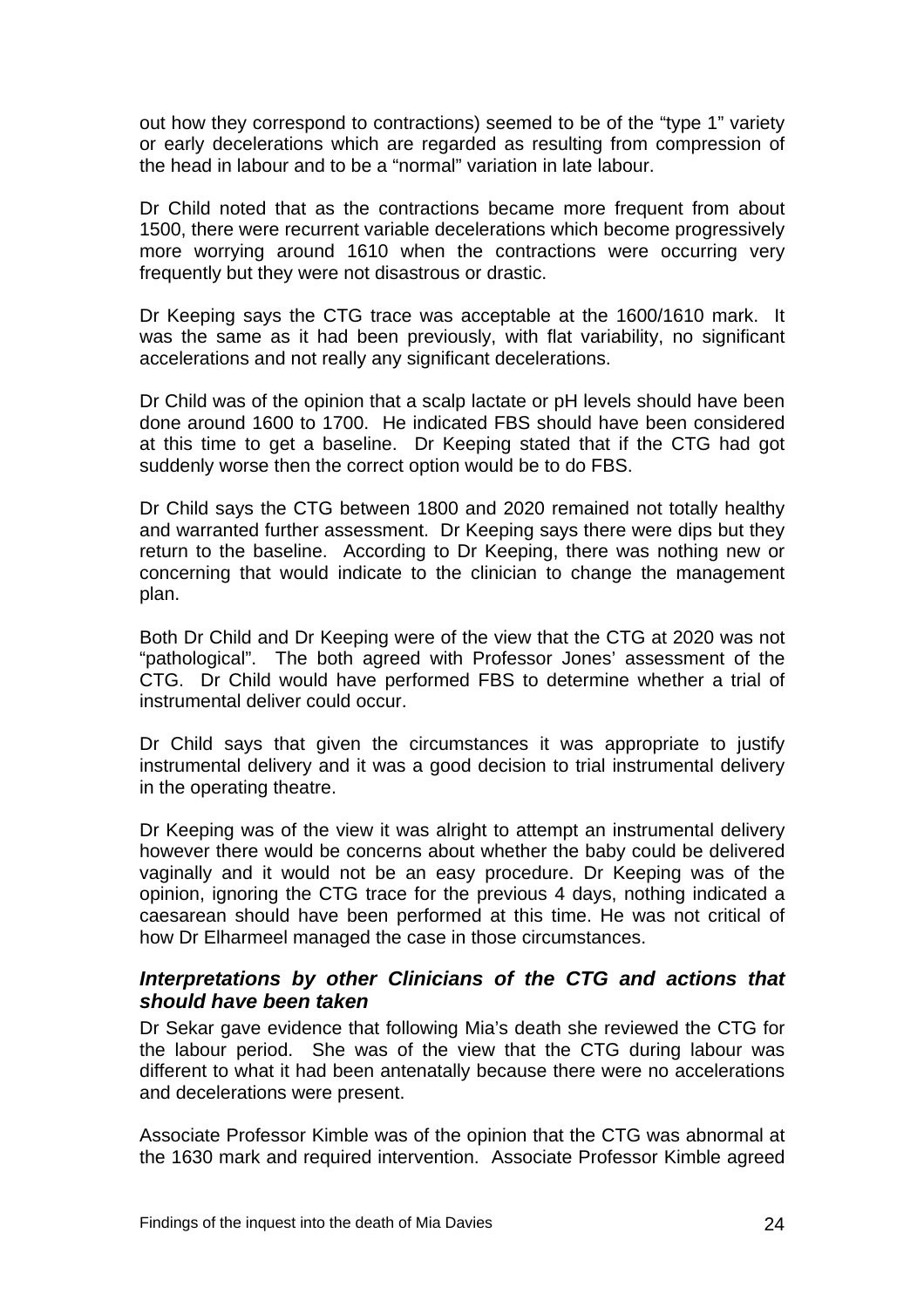<span id="page-26-0"></span>with Dr Child's assessment that FBS should have occurred at this time as did Dr Minuzzo.

Dr Minuzzo was of the view that the CTG from at least 1940 showed a hyperstimulated mother and a baby that was significantly compromised. She categorised the CTG as abnormal very likely and would want to deliver the baby as soon as possible. She would have assessed Mrs Davies to determine if it was possible to deliver vaginally or whether she needed to perform caesarean. Dr Minuzzo would not have performed FBS at this time because Mia needed to be delivered as soon as possible.

Associate Professor Kimble stated that the CTG from 2000 to 2020 showed absent variability, complicated decelerations with no accelerations. This would be categorised as abnormal, very likely associated with fetal compromise. Associate Professor Kimble believed the CTG indicated delivery needed to be expedited and at the very least, FBS should have been undertaken at this time. Associate Professor Kimble was of the view it was appropriate to perform a vaginal examination to assess the patient's progress and determine whether the appropriate mode of delivery would be to do an operative vaginal delivery. Associate Professor Kimble stated it would be entirely appropriate, prior to calling a category 1 caesarean, to go next door to speak to the consultant first.

Associate Professor Kimble was given findings of vaginal examinations performed at that time and stated that she would have performed a caesarean section, the urgency or category to be determined after performing FBS.

Professor Jones indicated that one of the lessons learnt was that FBS should have been performed earlier in labour. He also stated that they had learnt that the assumption that the CTG was abnormal due to Mia's structural issues with her heart was incorrect.

# **Autopsy Examination**

Dr Urankar performed a full internal autopsy on 15 October 2009.

The autopsy examination confirmed the duodenal atresia but in addition a further anomaly in the form of oesophageal atresia was also found. This essentially prevented the normal passage of fluid or food from the oesphageous to the stomach and combined with the duodenal atresia the stomach was essentially sealed off.

The oesophageal and duodenal atresia should not have contributed to the difficult delivery or to death although they would have contributed to the development of excess amniotic fluid.

The heart also demonstrated an atrioventricular septal defect and this would have altered the normal flow of blood to the heart. It was considered that this would not have created a significant problem in utero but would have required surgical corrective treatment soon after birth. The defects in the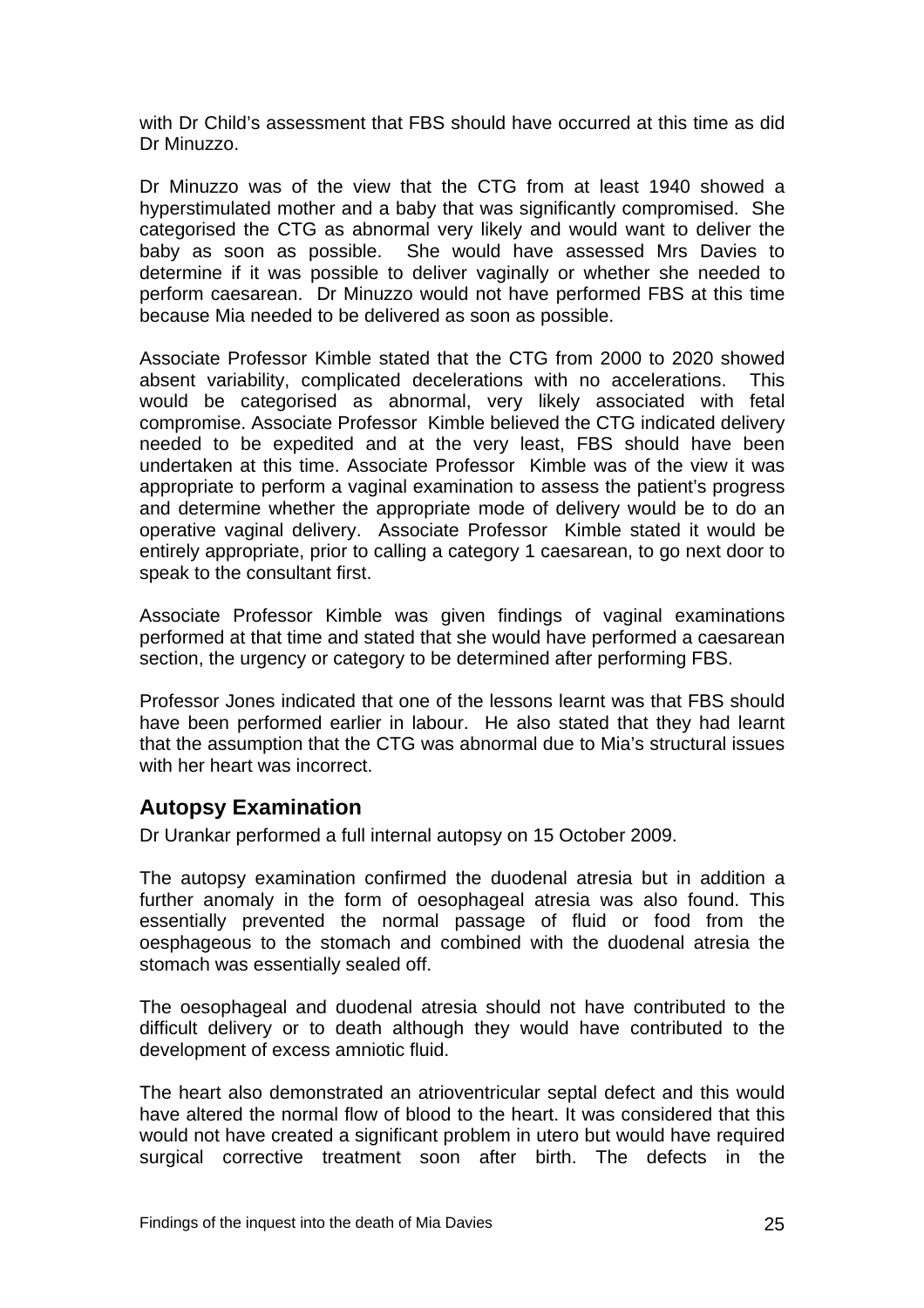<span id="page-27-0"></span>gastrointestinal system would also have required corrective surgery within the first two days of life.

An examination of the brain confirmed a subarachnoid haemorrhage which was likely to have been caused as the consequence of terminal hypoxia. The subarachnoid haemorrhage was simply an indication of the hypoxia and not as a result of trauma from the childbirth. This occurred during the peripartum period considered as during labour, and particularly the second stage of labour. Dr Urankar confirmed that the hypoxic injury definitely occurred between 1245 and 2153 but more likely towards the second stage of labour.

Dr Keeping noted the autopsy findings of prolonged hypoxia. He does not know whether if a caesarean section had been performed earlier whether Mia would have been drastically better but the answer to this was probably or possibly yes.

Dr Child stated that the gas levels indicated there had been fetal hypoxia for at least half an hour and possible up to four hours.

Subgaleal haemorrhage was also found under the scalp which was likely to be a consequence of the difficult delivery including the obstructed labour and the consequent forceps and vacuum extraction. This was a contributing factor to the death in that it may have caused her blood volume to drop and may have affected Mia more than a child without her existing anomalies. It was not the cause of death.

There was evidence in the brain there had been some pro-longed hypoxic complications, which may have been related to the underlying congenital cardiac abnormality however there was no way this could have been predicted prior to examination of the brain. Mia's low birth weight and head circumference indicated that there had been a long-standing process affecting her. The neuropathology report identified the evidence of intrauterine hypoxia. This would have existed more than a week prior to Mia's delivery but this did not cause her death.

Dr Urankar considered the cause of death was Peripartum hypoxia leading to a probable hypoxic ischaemic insult to the brain. The effects of the prolonged delivery may have been worsened by the underlying congenital cardiac abnormality although this was not expected to have had any complications at birth.

# **Reviews conducted after Mia's death and changes made**

## *Review by Associate Professor Kimble*

Associate Professor Kimble is the Clinical Director of Obstetric Services and is responsible for clinical governance in close liaison with the patient safety and quality officer.

Following Mia's death, Associate Professor Kimble conducted an informal review with the medical staff involved, namely Professor Jones, Dr Sekar, Dr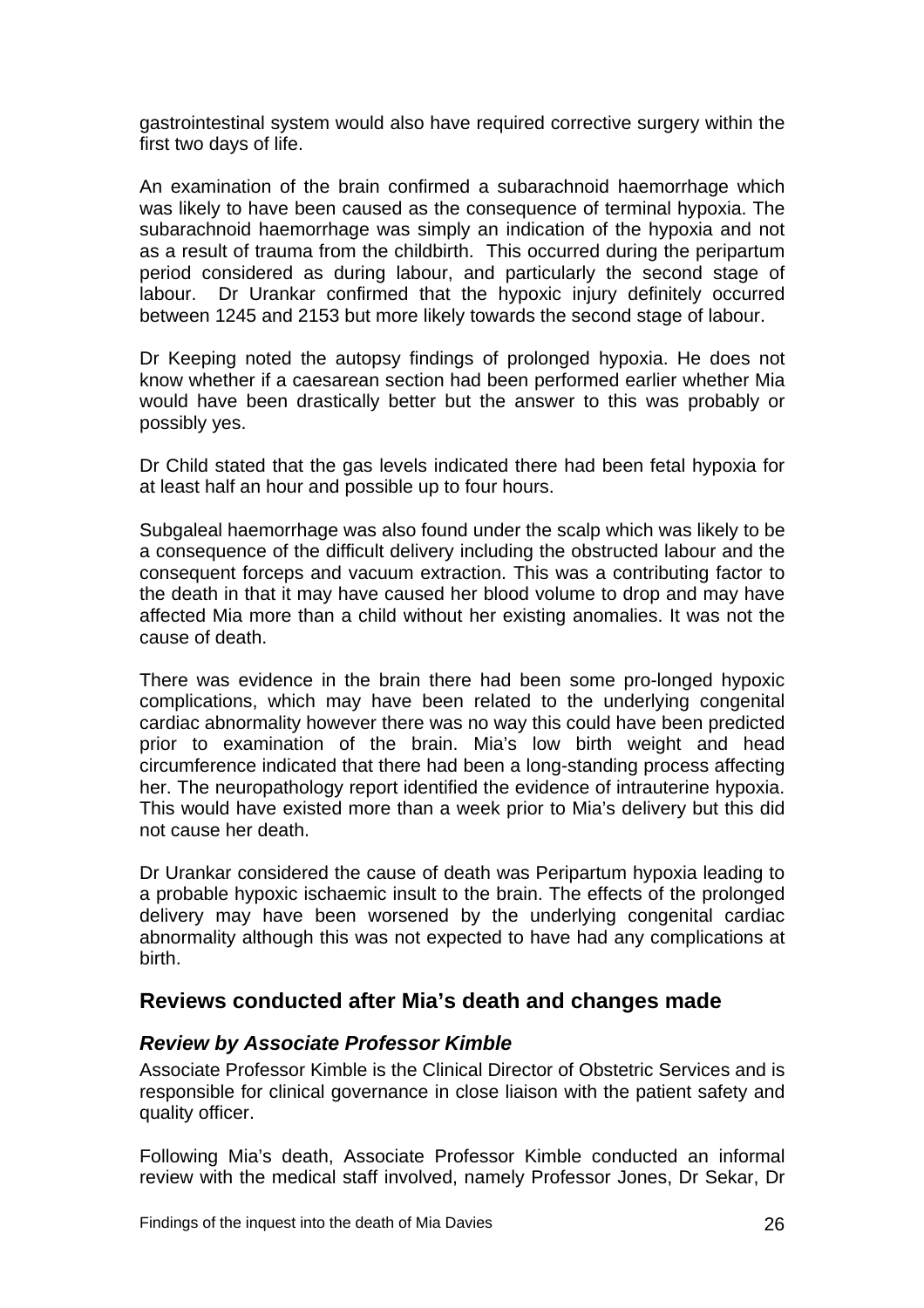Minuzzo and Dr Elharmeel. This was a general discussion about who received what information and where gaps might have been. It was agreed that things could have been done better, such as better communication, better handover and acting on a trace that was overtly abnormal.

On reviewing the records an immediate cause for concern were the actions of Dr Elharmeel because it appeared that she had ignored or not noticed the non-reassuring trace and had not reported it to Dr Minuzzo. Associate Professor Kimble concluded neither Dr Sekar nor Dr Minuzzo told Dr Elharmeel to ignore or discount the abnormal CTG in this case.

Associate Professor Kimble noted Mrs Davies' management plan did not comment specifically on the CTG.

Associate Professor Kimble's opinion was that communication from Dr Sekar, the Maternal Fetal Medicine specialist, could perhaps have been clearer as to the abnormality of the CTG trace antenatally and that interpretation of the CTG and actions taken ought to have happened according to the Hospital's accepted practice based on the current guideline and processes in place.

Associate Professor Kimble thought the CTG interpretation by the on duty staff was there was possible reassurance, albeit falsely, of the fetal status based on an ultrasound by Dr Sekar suggesting a well baby in the setting of an abnormal CTG trace two days earlier. It should have been reinforced by Dr Sekar that normal perinatal procedures were to apply.

Associate Professor Kimble considered that there was apparent suboptimal consultant review and supervision of the labour and CTG monitoring by the consultant on duty of this complex situation. She was critical of both Dr Minuzzo and Professor Jones about not knowing what was happening in all of the rooms. In hindsight, given the antenatal history and congenital abnormalities in this case, she thought closer consultant involvement should have occurred.

Associate Professor Kimble was of the opinion that there should have been a discussion between Dr Elharmeel and Professor Jones at the time of the 2020 assessment about how to manage the delivery from this point on, including the well-being of the baby and whether the baby needed to be delivered straight away.

Associate Professor Kimble was of the view that it appears to have taken 40 minutes to take Mrs Davies to theatre. Even in the absence of a category 1 caesarean section being activated this was too long particularly in view of the trace which indicated at least an expedited category 2 caesarean section should have occurred.

Once in theatre, it still took 50 minutes to effect delivery. Whilst it is not unreasonable to trial operative vaginal delivery, the delivery should not be delayed and repeated attempts should not occur.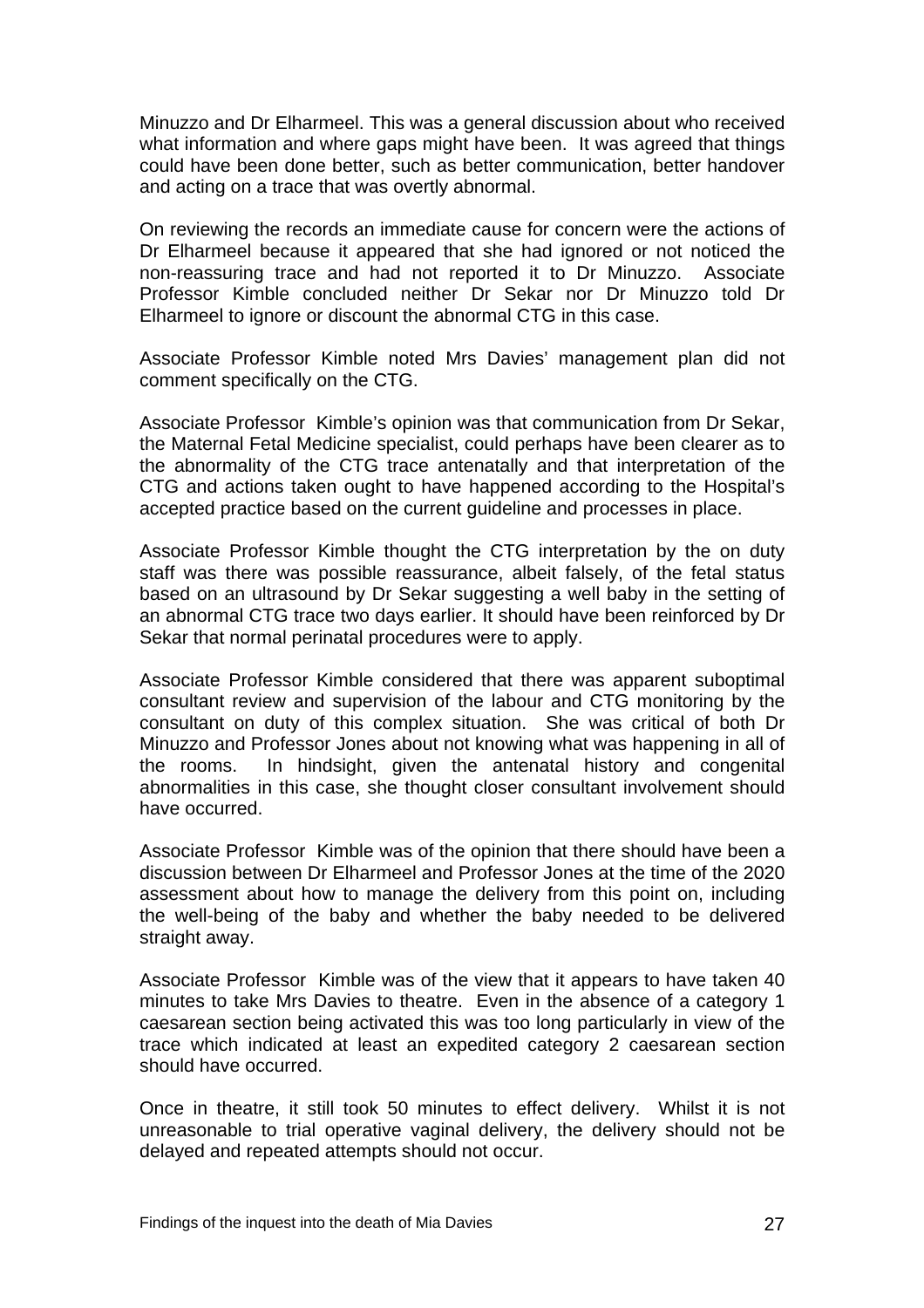<span id="page-29-0"></span>It was Associate Professor Kimble's view the urgency and degree of abnormality of the CTG trace appears not to have been appreciated.

Associate Professor Kimble stated she considered the care provided was substandard and apologised to the family for what had happened and for their loss.

Associate Professor Kimble's statement was valuable. Her views largely accord with the facts as determined in this inquest and with other experts. Without being critical of her personally, her statement was not provided to this office until after 1 June 2012, and well after the inquest had been set down. A much earlier provision of her statement may have assisted the investigation and even alleviated the need for holding an inquest. An earlier statement may have assisted Mr and Mrs Davies who have been rightly critical of the lack of information they were given after Mia's death.

## *Root Cause Analysis ("RCA")*

A RCA was conducted. As will become immediately apparent, I have concerns as to the process utilised in conducting the RCA.

A number of statements of staff, which were prepared for the coronial investigation, were apparently forwarded to the RCA team. The RCA team did not interview, it would appear, any of the relevant staff.

Dr Graves was of the opinion that even though statements were provided, this did not preclude the RCA team from contacting the relevant people directly and in a privileged environment. Dr Graves was of the opinion that this should still occur.

Dr Graves provided a statement indicating that she was aware the Coroner had concerns regarding the input from relevant people into RCA's within Queensland Health. This has been ongoing for some years.

On 5 July 2012, in the matter of the inquest in relation to Patient A, I commented that *wherever possible, Root Cause Analysis processes should be conducted such that relevant members of a treating team, if they wish to participate, are provided an opportunity to be interviewedand are provided with feedback as to the outcome of the RCA.* 

As a result of my concerns, Dr Graves has now tightened the process to ensure that consent is obtained and relevant people are also contacted directly by the RCA team to see if there is any additional information they wish to provide (in a confidential environment). It has been reinforced in general the importance of interviewing relevant people.

This remains an ongoing statewide issue for all coroners and the Office of State Coroner has since the inquest consulted with Dr Wakefield, Director of the Patient Safety Unit regarding a degree of loss of confidence in the RCA process. This consultation process will continue.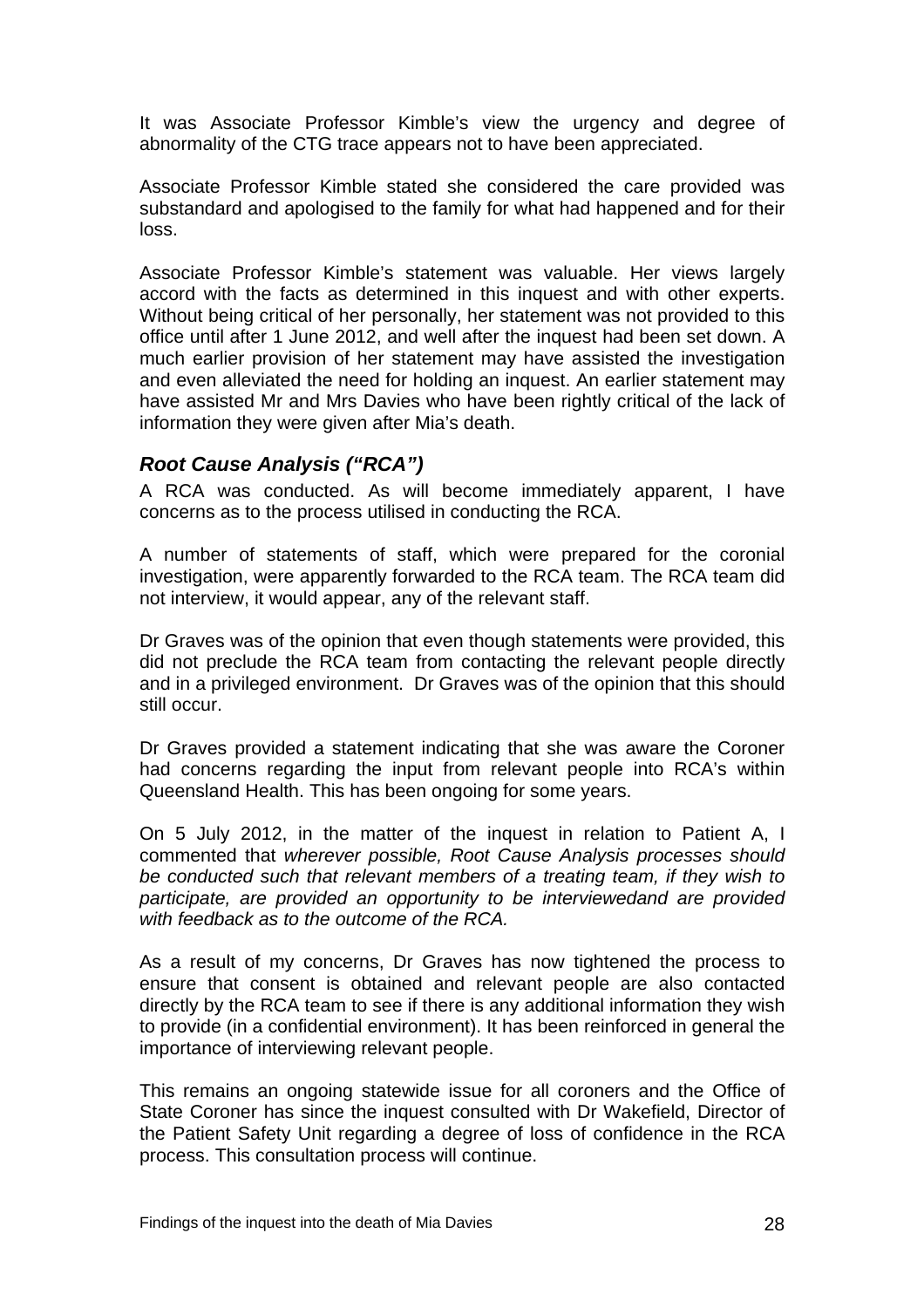<span id="page-30-0"></span>Notwithstanding the process flaws the RCA team was able to make some uncontroversial findings.

The RCA team acknowledged the fact the CTG was abnormal in the antenatal phase and identified by 1900 the CTG trace had deteriorated and not been acted upon after review by medical staff. The RCA team were unable to establish why the RANZCOG protocol for abnormal CTG tracing was not followed. FBS was not documented as having been attended and this may have assisted with the decision making process.

The RCA concluded that a contributory factor was the adequacy of CTG monitoring, escalation and response and decision making around the delivery of the baby. The RCA recommended that policy and guidelines be reviewed to reflect prescriptive measures with monitoring, recording and escalation of any risk issues relevant to phase 1-2-3 of delivery. The outcome measure for this recommendation was a review or policy and guidelines that impact delivery procedures with particular focus on CTG monitoring and response protocols to be in line with RANZCOG guidelines.

Another recommendation made by the RCA team was that a review of competency, training and credentialing occur. The outcome measure of this recommendation was for a review of competency/credentialing for medical staff and curriculum based processes for nursing staff particularly around 2<sup>nd</sup> phase of delivery and intrapartum surveillance.

The RCA team identified in the lessons learnt an issue around escalation and response and decision making around the delivery of the baby. The recommendation in relation to this issue was processes and training for graded assertiveness and escalation of issues are reviewed by the multidisciplinary teams. Associate Professor Kimble stated she believed this was in relation to all staff, midwifery and medical.

An update on the implementation of these recommendations noted that graded assertiveness is available to all midwifery staff as it is a component of HEAPS training. The update noted that all midwifery staff in the birthing suite are familiar with the process for escalating concerns.

#### *Changes made*

CM Bennett stated there had not been training directed at encouraging assertiveness on the part of nursing or midwifery staff.

In July 2010, CN Torrielli and a number of other midwives underwent a short inservice training course in how to use the Phillips CTG machine.

CM Torrielle also told the court that there was now an assisted delivery form (as distinct from a scrap piece of paper used here) that is located in the birth suite and operating theatre to record attempts at instrumental delivery and the FHR.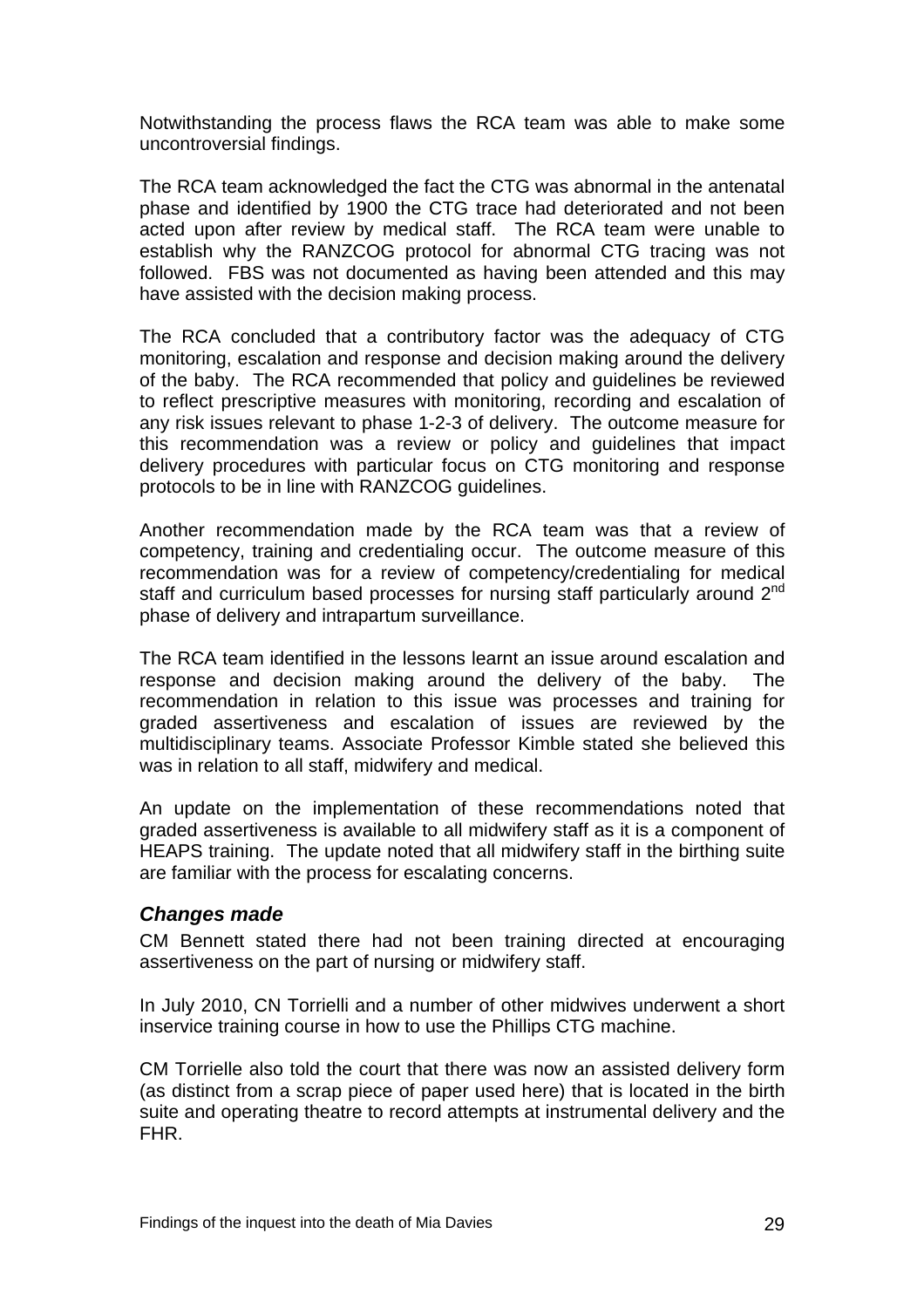<span id="page-31-0"></span>As a result of her review, Associate Professor Kimble reiterated within the department that in future, all deliveries of babies with suspected congenital abnormalities would be led by the consultant on duty with the assistance of the obstetric registrar.

Associate Professor Kimble requested that Maternal Fetal Medicine services strengthen communication by having a system of a bright coloured folder with all relevant Maternal Fetal Medicine plans to facilitate assessment and action plans for on duty obstetric staff.

Dr Sekar gave evidence that now a special form for Maternal Fetal Medicine patients where it is recorded information about the baby and there is an inclusion that if vaginal delivery happens to treat the baby like any other obstetric baby. CM Bennett and Dr Minuzzo confirmed this rider was now in place at the Hospital.

Additionally all staff dealing with complex cases are required to enter this into the Action Plan of the Statewide Pregnancy Health Record (implemented in August 2010).

The Maternal Fetal Medicine specialists are now always required to attend the 815 handover. Associate Professor Kimble stated that clear and concise documentation of action plans by specialists in the hand held pregnancy record have facilitated better communication.

It appears some progress has been made in relation to the RCA recommendations although it may be more needs to be done in relation to Graded Assertiveness training.

The current Hospital policy on Fetal Surveillance now contains a flow chart providing a summary of abnormal Fetal Heart Rate (FHR) management. If the CTG is not normal, the flow chart suggests assessing the CTG for reversible causes and taking action to initiate corrective actions. It further recommends that if the problem does not resolve, further interventions such as continuous CTG, obstetrician consultation, FBS and/or expediting birth should be considered. The policy notes FBS is recommended in the presence of a FHR, which remains abnormal despite appropriate corrective actions, unless there is clear evidence of acute compromise. Any clinician who is asked to provide an opinion on the trace should: *"note their interpretation (normal/abnormal) on the CTG, note their interpretation of the trace and the proposed actions in the health record and include the date, time and their signature".* 

## *Morbidity and Mortality Meeting*

Mrs Davies' presentation was discussed at a morbidity and mortality meeting ("the meeting") on 14 June 2012.

The meeting noted that current and ongoing budget constraints were seriously affecting the Hospital's ability to deliver education including Fetal Surveillance to all staff especially by the medical staff. There were concerns that the expectation of attendance at mandatory training and education in relation to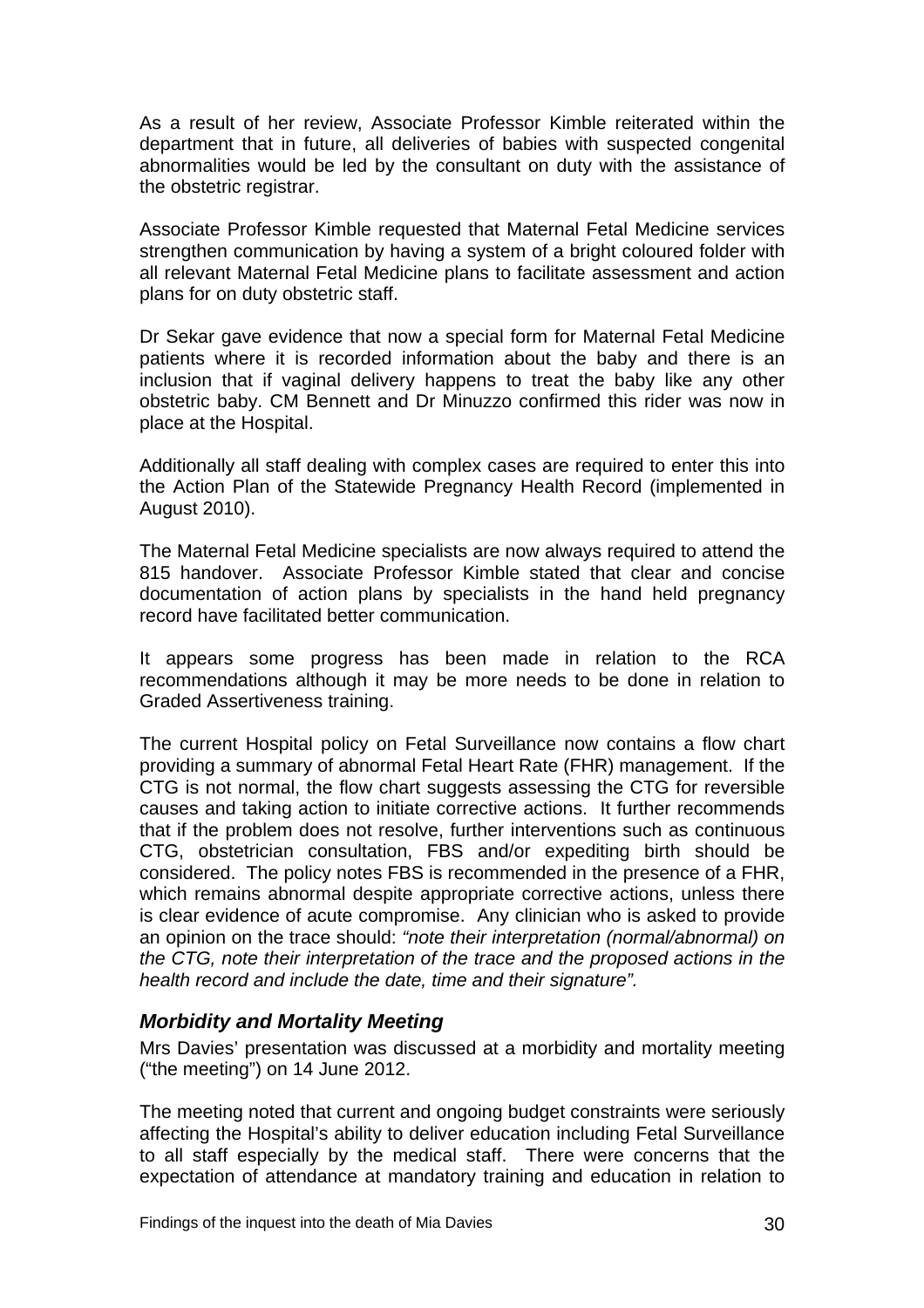<span id="page-32-0"></span>fetal surveillance impacts significantly on service provision due to chronic understaffing particularly at consultant level. The outcome in relation to this issue was to put in place better resources and support in 2013.

A further outcome measure is that all consultants, registrars and midwives access and provide documentary evidence in their performance review which includes sign off attendance at the RANZCOG training and completion of the online RANZCOG Modules and K2 program. This is to be implemented in 2013.

There was also a request that a recommendation is escalated through the submission of a business case to the executive to provide consultant support to reduce clinical risks within the obstetric environment.

Another issue that was noted was clinical handover and assertiveness. An outcome measure is that a multidisciplinary clinical handover occur at 815 and 1630. The morning handover is a formal situation where cases in birth suite and gynaecology admissions are discussed, creating an opportunity for clinical education and peer review. The afternoon handover occurs at the midwives station in birth suite in front of the whiteboard. The midwifery team leader is to be present at the morning and afternoon handover to ensure any midwifery issues can be relayed to the appropriate staff. This meeting is to be attended by the incoming and outgoing registrars and covering consultants. These measures are all currently in place.

As I stated previously more needs to be done in relation to Graded Assertiveness as the meeting recommended clinical staff have access to HEAPS training and that covering staff are empowered in providing direct communication to the medical team and/or consultant when recognising the need to escalate if they are unsure or unhappy with the current plan of care. Education on graded assertiveness was recommended to be provided to new staff and included in the medical induction programs.

Dr Kimble stated this was to ensure that the Hospital's culture empowered midwifery staff to escalate concerns to the consultant if they were not happy with the registrar's management plan.

## **Comments and conclusions**

Mia's tragic death has seriously distressed her parents. There is also no doubt the staff involved in Mrs Davies' labour have seriously considered their role in the outcome.

There is no absolute view about the appropriate management of different aspects of Mrs Davies labour. In particular, Dr Keeping and Associate Professor Kimble would have offered a caesarean section in the first instance. Dr Child was not critical of a short trial labour, although he accepted many obstetricians would have proceeded with a caesarean. In anyone's language what occurred was not a short trial.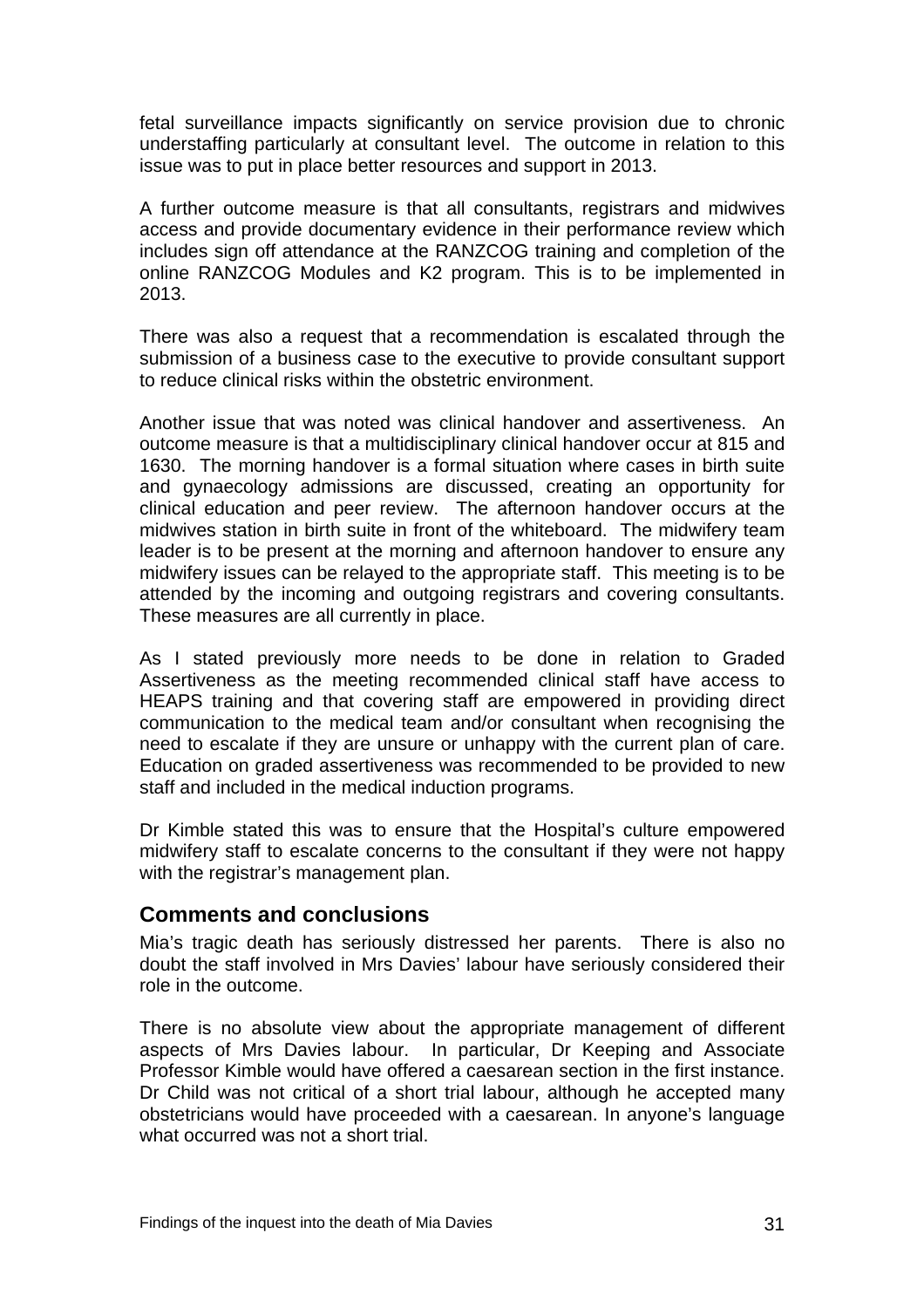There was also differing views about the categorisation of the CTG at various times during the labour, reflecting Dr Child's comment about CTG interpretation being an art and not a science. The interpretation and use of these monitoring devices is certainly not straightforward, and as this case indicates, prone to misinterpretation.

What is clear from the evidence, and whatever may have been the view about the CTG, there were numerous opportunities, where if different action had been taken by the relevant clinicians, a different outcome may have resulted.

Mrs Davies' CTGs for a number of days prior to her labour were abnormal. Other than evidence reporting fetal movement, there was no other information or reassurance sought regarding Mia's well being. Although I am satisfied that there was appropriate monitoring and reviews undertaken in relation to the CTG, and notwithstanding the confusion over the expectation the CTG would always be abnormal, other action should have occurred to ascertain Mia's well being prior to allowing the labour to progress. Fetal Blood Sampling, a simple and accurate testing procedure, was in reality never seriously contemplated.

The information or expectation that Mrs Davies' labour was to be treated as normal was not clearly communicated to the staff caring for Mrs Davies. There should have been a clear management plan, detailed in Mrs Davies' medical records, outlining Dr Sekar's expectations regarding CTG abnormalities antenatally and during labour. What was communicated at the 815 handover is unclear and in any event was not passed on to the main players.

It is most likely that if this information had been communicated appropriately, further action would have been taken in relation to the abnormal CTG by seeking reassurance about Mia's well being. FBS would have been conducted and it is more than likely this would have picked up much earlier there were signs of fetal compromise.

It was reasonable, on the part of Dr Elharmeel to take the position that the reduced variability had been acknowledged on previous occasions and to assume that this was "normal" for Mrs Davies on the basis that no further action had been taken in the past.

I am not so certain this should be the same position for Professor Jones, given his seniority, but I accept he was given insufficient information to alert him to taking further action. He and Dr Minuzzo, as consultants agree they should have done more.

Mrs Davies' pregnancy was complicated and her labour was high risk and warranted regular review and monitoring by the consultants on call. A review of the management plan should have been conducted at each handover and then noted in the record. This may have resulted in a different management plan being adopted or at least regular reviews with the assistance of input from the midwives, registrar and consultant.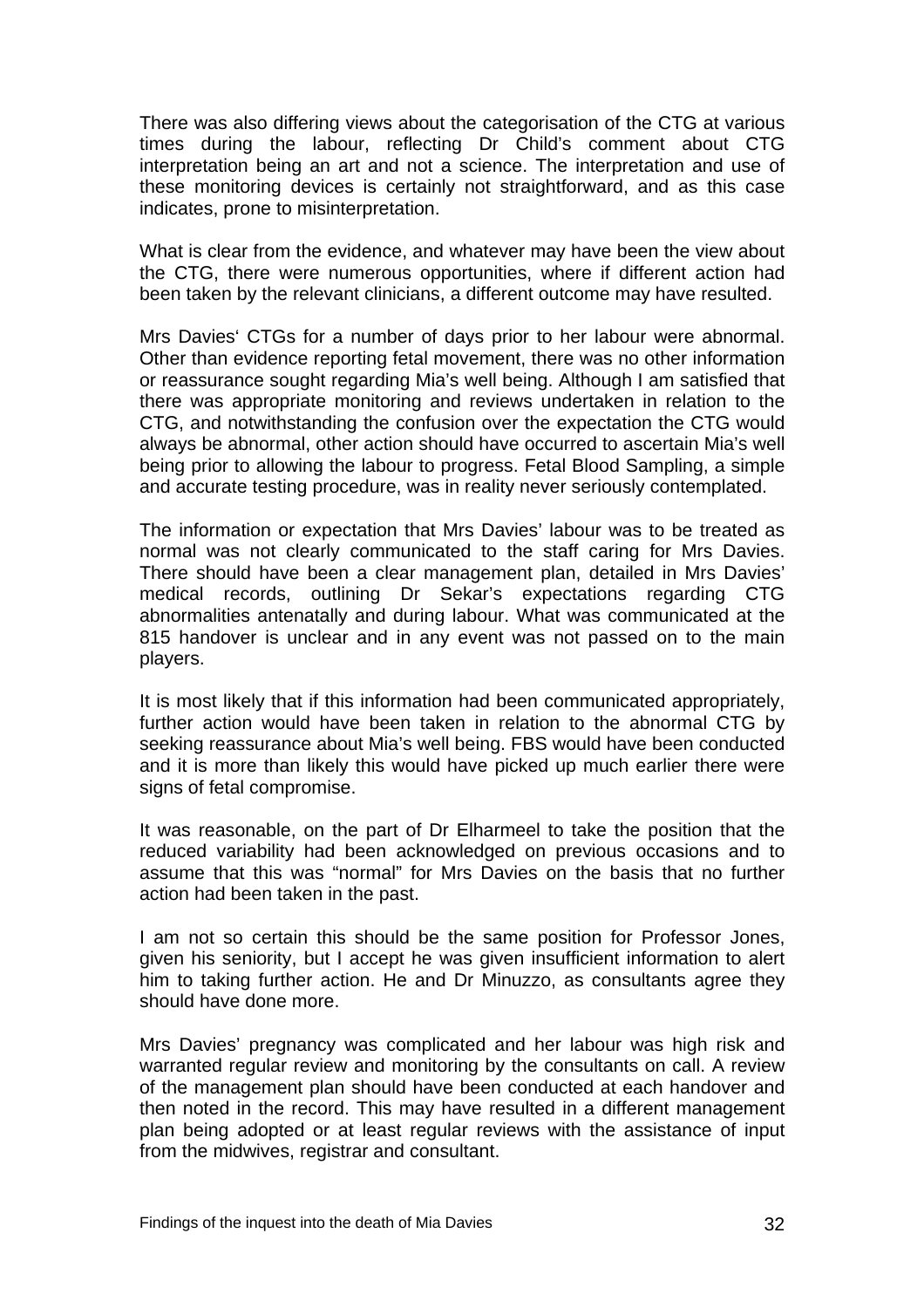<span id="page-34-0"></span>There is disagreement about the assessment of the CTG at 2020. Some of the witnesses described the CTG as pathological or abnormal very likely, whereas others described the CTG as abnormal. All now agree further investigation should have occurred to ensure Mia's well-being.

Despite Professor Jones' view it was appropriate for a trial instrument delivery to take place being in complete contradiction to Dr Elharmeel's view, she did not engage in any discussion with him about this. I accept his seniority together with the fact he had just performed his own review was a significant factor in not questioning the decision.

There should have been a much more detailed discussion between Professor Jones and Dr Elharmeel about how to manage the delivery from this point on, including the well-being of Mia and whether the baby needed to be delivered straight away and the time frame.

It took almost 1.5 hours for Mia to be delivered after a decision was made to trial an instrumental delivery. Even though there are a number of factors which offer some explanation for the delay, this was too long. It is difficult to say if the delay had any impact on the outcome. It is probable there was significant fetal compromise before the decision was made, but the delay was suboptimal treatment.

## **Findings required by section 45**

- 1. In accordance with section 45 of the *Coroners Act 2003* ('the Act'), a coroner who is investigating a suspected death must, if possible, make certain findings.
- 2. On the basis of the evidence presented at the inquest, I am able to make the following findings:
	- a. the identity of the deceased person is Mia Davies;
	- b. Mia died as a result of result of being deprived of oxygen at some point during her labour, most likely during the second stage of labour. There were numerous opportunities for Mia's well-being to have been reviewed and ascertained, however this did not occur and Mia was born in such a compromised condition that was irreversible and not compatible with life.
	- c. the date of death of Mia's death was 15 April 2010;
	- d. the place of death was the Royal Brisbane and Women's Hospital, Brisbane;
	- e. Mia's cause of death was peripartum hypoxia. A number of conditions contributed to Mia's death including her congenital anomalies of atrioventricular septal defect, oesophageal atresia, duodenal atresia and a subgaleal haemorrhage.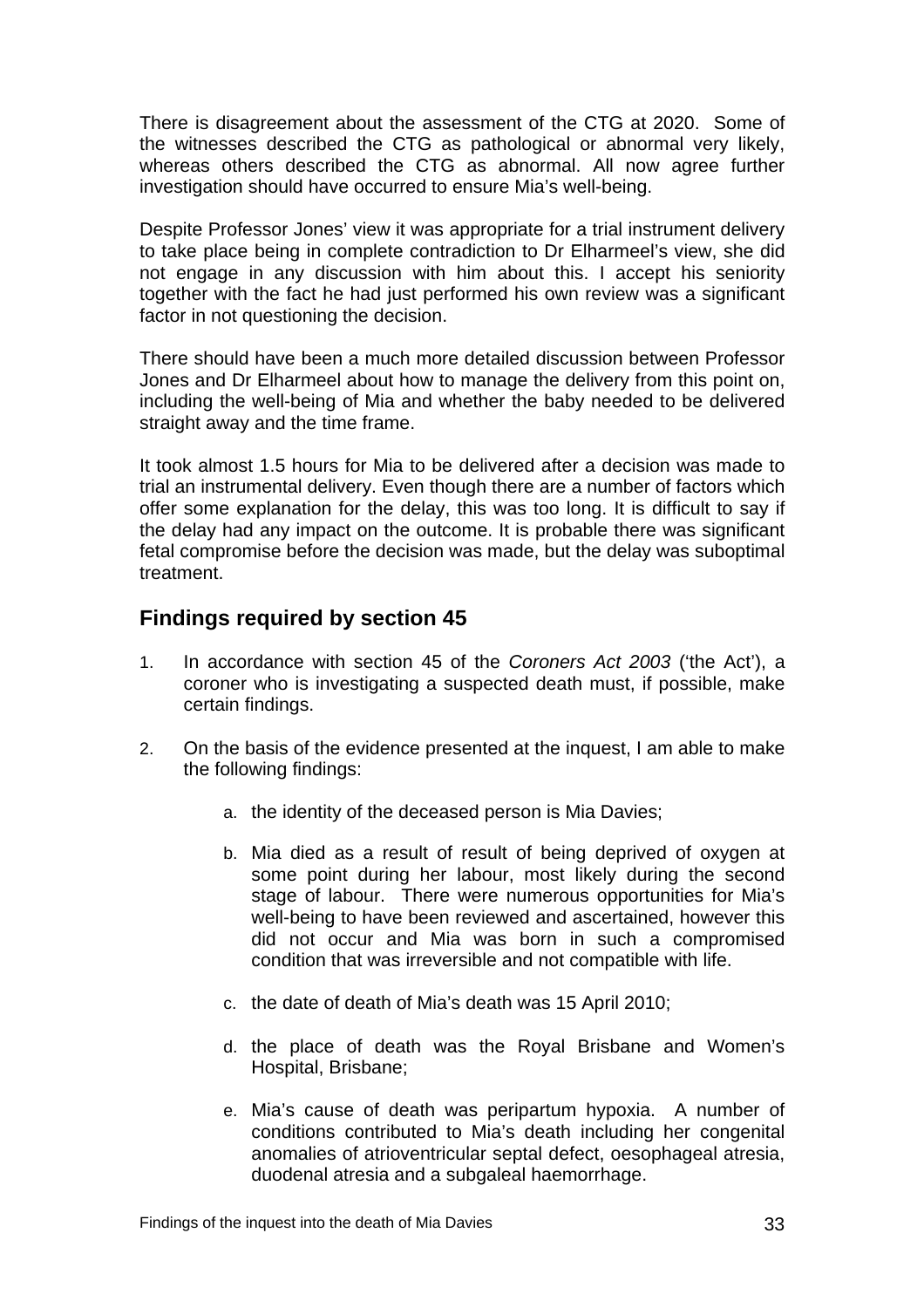## <span id="page-35-0"></span>**Recommendations in accordance with section 46**

Section 46 of the Act provides that a coroner may comment on anything connected with a death that relates to:

- a. public health and safety,
- b. the administration of justice, or
- c. ways to prevent deaths from happening in similar circumstances in the future.

There have been a number of reviews undertaken by the Hospital and there have been a number of improvements and suggested changes recommended.

I agree with Ms Martens' submissions that I recommend the Hospital consider the suggestions made at the Mortality and Morbidity Meeting in order to ensure as many of the suggestions for improvement can be implemented.

Both Dr Child and Dr Keeping were of the opinion that Mrs Davies was not managed well. There was not a clear management plan communicated at handovers or recorded in the medical chart. Both of them were critical that no one person was making decisions regarding the progress of labour.

Given it is unlikely that there will be sufficient resources available in the short to medium term to have consultant led care for all patients or even for the consultants to review all patients in the birth suite, changes still need to be made so that other parents do not have to face the same tragic outcomes as Mr and Mrs Davies experienced. At the least, the on-call consultant should conduct a review of all of the high risk patients when they commence a shift.

Given Mrs Davies met the criteria for being defined as a "high risk patient" I agree with Ms Marten's submissions and recommend the Hospital adopt a policy, procedure or practice that at the changeover of shifts between consultants (i.e. at 815 and 1630) that a consultant (either the outgoing or incoming) personally review all high risk patients to satisfy themselves of the ongoing management plan and that the management of the patient is appropriate.

The Statewide Pregnancy Health Record now provides a central document for clinicians to refer to in an emergency. The management plan is contained in this document and is used in 41 facilities across the state. It would seem appropriate that it is in this document that the plan of management and a record of any change to the plan should be set out.

I am not convinced it is practical to have the handovers for each patient recorded and documented. What is important is that a management plan is documented in the first place and any changes, whether arising from a handover or some other review are documented in the record.